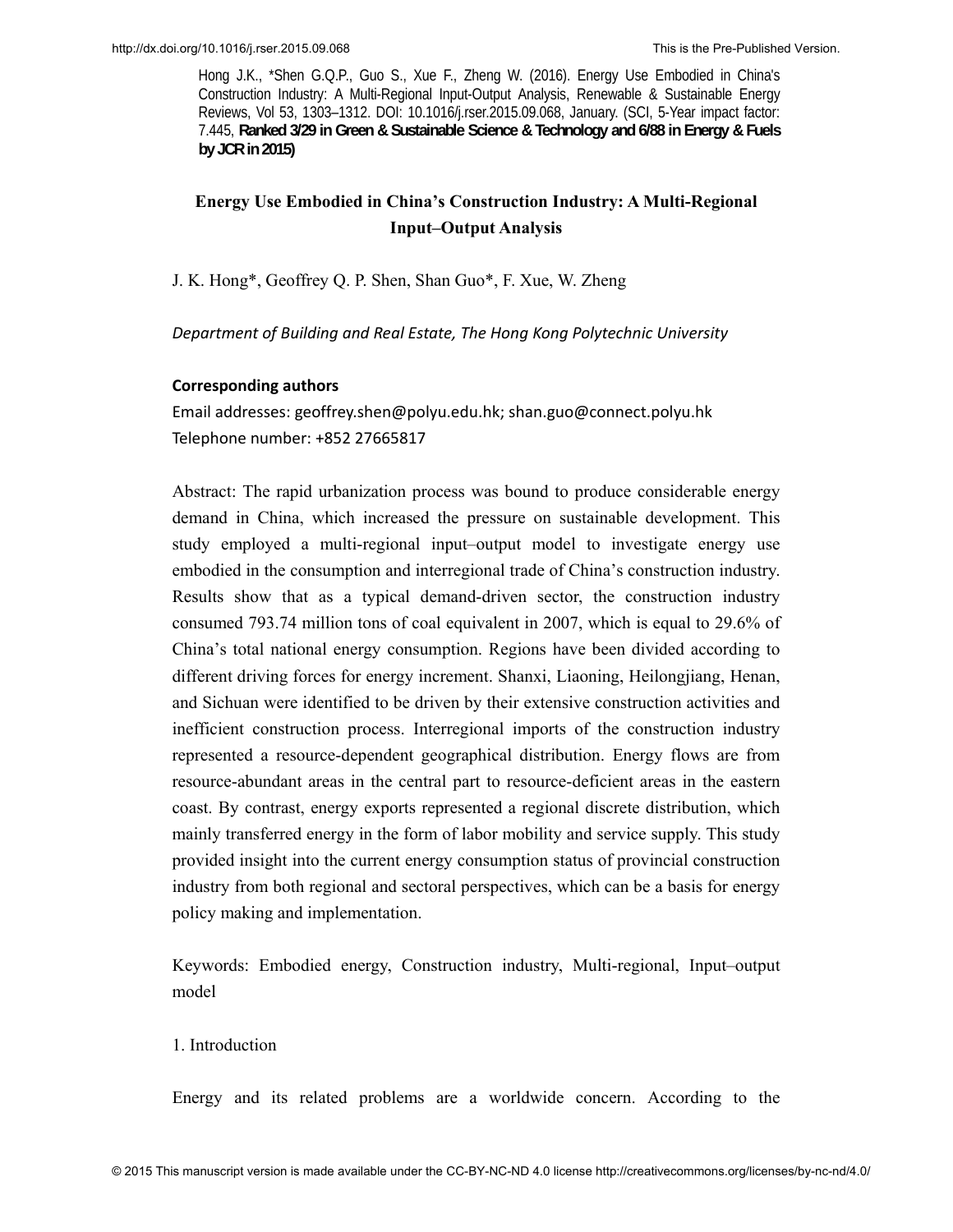International Energy Agency (IEA), the total primary energy supply (TPES) reached a historical high of 13,113 million tons of coal equivalent (Mtce) in 2011, releasing  $31,342$  million tons of energy-related  $CO<sub>2</sub>$  emissions, which is regarded as the major human cause of global warming [1]. China, as a major contributor, accounted for approximately one-fifth of the global TPES and one-fourth of  $CO<sub>2</sub>$  emissions. The Intergovernmental Panel on Climate Change (IPCC) reported that the building sector was responsible for 40% of global energy consumption and approximately 25% of global CO2 emissions [2]. Therefore, a holistic investigation of the embodied energy requirement involving the direct energy input from the onsite production process and the indirect energy consumption from the upstream process becomes imperative [3]. More importantly, ignorance of the environmental pollution caused by interregional trade along with the insufficient understanding of current energy consumption status at the regional and sectoral levels could result in unfair or irrational policies for the construction industry. In addition, given the lack of consideration of regional disparity in traditional perspectives, it is also critical to take account of region-specific characteristics. However, single-region input–output (SRIO) analysis fails to capture the hidden linkage and economic network among interregional trade flows [4–7]. In general, the infinite interrelationship in the supply chain mixes production technology from both domestic and foreign sources. Unfortunately, the SRIO model is applied on the assumption that the manufacturing technology in the domestic production process is the same as the technology used in foreign regions. Therefore, this model is unable to describe these differences in production and economic structure.

Recent improvements in environmental impact accounting allow for a more accurate assessment of embodied energy consumption. Multi-regional input–output (MRIO) model, which presents the environmental interactions by taking account of regional characteristics and sectoral differences, has been extensively studied at the international, national, and regional levels. A clear trend in MRIO analysis is to model energy consumption and carbon emissions embodied in international trade [8–14]. Many studies have also focused on quantifying the embodied energy use and air emissions within the target country because of international trade [15–20]. However, these studies only considered the embodied environmental impacts from the national perspective while ignoring regional disparities within the country. This oversight presents the challenge of investigating strategies from a regional and industrial sector perspective. Only a very few studies have been conducted in the context of China's economy. Liang et al. [21] employed an MRIO model and scenario analysis to explore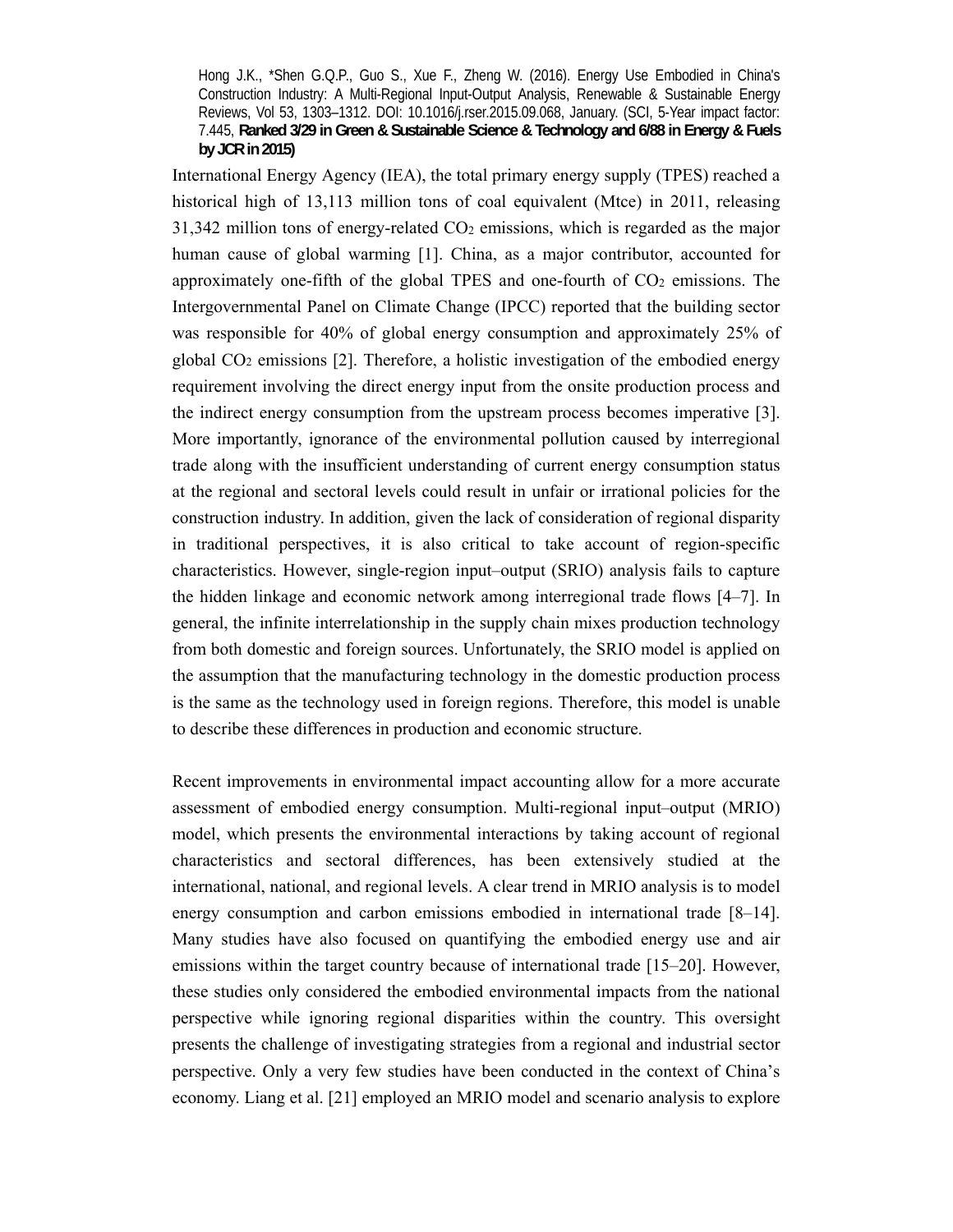regional energy requirements and CO2 emissions in China, which indicates that the population growth has a significant positive relationship with energy use and emissions. Meng et al. [22] emphasized that emissions transfer embodied in trade flows distorted the actual regional emissions and intensity, which lead to unfair reduction policies from central government. Guo et al. [23] provided insight into the characteristic of China's provincial  $CO<sub>2</sub>$  emissions with the application of an MRIO model and concluded that the trend of emissions transfer is from the eastern areas to the central areas. Liu et al. [24] employed index decomposition analysis based on time-series inventory data to study China's Greenhouse gas (GHG) emissions from the regional and sectoral perspective; their findings emphasized the importance of reducing the disparity of technology on  $CO<sub>2</sub>$  emission reduction. Su and Ang [25] developed a hybrid multi-region model to simulate the CO2 emissions in trade and emphasized that cooperation should be enhanced between developed and developing regions in China to reduce emissions. Zhou et al. [26] and Guo et al. [27] mainly focused on the measurement of GHG emissions by applying input–output analysis at the urban level; the former study was based on statistical data in 2002, whereas the later one used an input–output table from 2007.

In addition, only a few studies have been undertaken at the industrial level, especially in the construction industry. Wang et al. [28–29] conducted a number of studies regarding the sustainability of the construction industry in China, including the comparison of energy conservation regulations and analysis of sustainable design options. By using input–output analysis, Chang et al. [30–33] conducted a series of studies to measure the sustainability performance of construction projects in China. In addition to the quantification of embodied energy consumption, they also considered the environmental and society indicators by using a SRIO model. Chang and his colleagues also simulated the life cycle energy performance of certain types of building by combining process-based LCA method with an input–output model.

With the aid of a multi-regional input–output model that can reflect the economic interactions in interregional trade, this study evaluates the energy use embodied in the construction industry of China by considering regional diversity and technological differences. This study will help decision makers achieve equitable energy reduction policies at the national or regional level.

2. Methodology and data source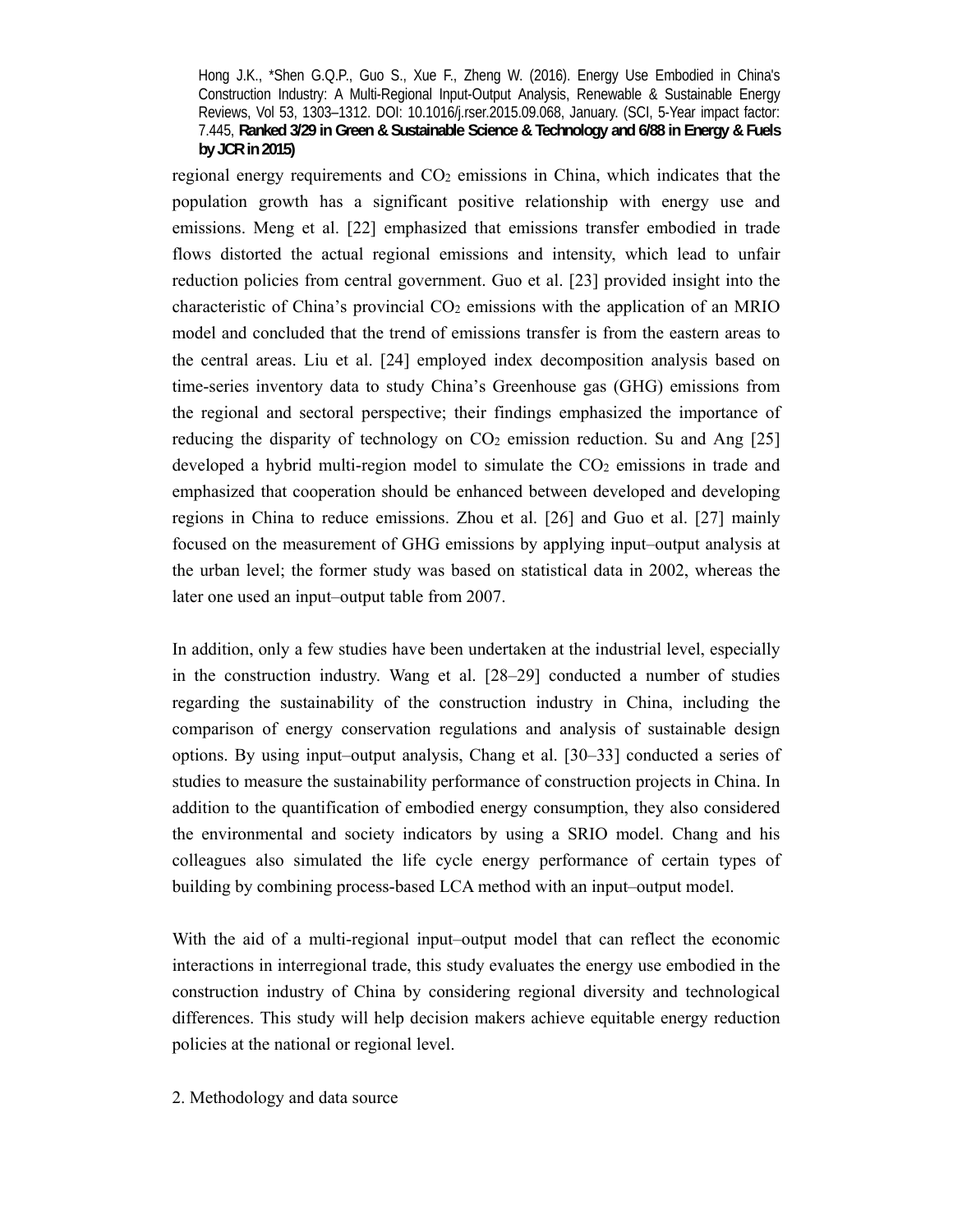### 2.1 Method

The MRIO model has been regarded as an efficient tool and technique to measure environmental impacts from the top-down perspective for many years [34–36]. This model integrates the regional and sectoral energy input flows into economic monetary flows by using input–output analysis. The format of the revised MRIO table is shown in Table 1.

| Input    |                     | Output |                  |       |               |       |          |       |                |            |       | Total  |
|----------|---------------------|--------|------------------|-------|---------------|-------|----------|-------|----------------|------------|-------|--------|
|          |                     |        | Intermediate use |       |               |       |          |       | Final use      |            |       | output |
|          |                     | $R_1$  |                  |       | $\cdots$      | $R_m$ |          |       | R <sub>1</sub> | $\cdots$   | $R_n$ |        |
|          |                     | $S_1$  | $\cdots$         | $S_n$ | $\cdots$      | $S_1$ | $\ddots$ | $S_n$ |                |            |       |        |
| $R_1$    | $S_1$               |        |                  |       |               |       |          |       |                |            |       |        |
|          | $\cdots$            |        |                  |       |               |       |          |       |                |            |       |        |
|          | $S_n$               |        |                  |       |               |       |          |       |                |            |       |        |
| $\cdots$ | $\cdots$            |        |                  |       | $u_{ij}^{rk}$ |       |          |       |                | $v_i^{rk}$ |       | $O_i'$ |
| $R_m$    | S <sub>1</sub>      |        |                  |       |               |       |          |       |                |            |       |        |
|          | $\cdots$            |        |                  |       |               |       |          |       |                |            |       |        |
|          | $S_n$               |        |                  |       |               |       |          |       |                |            |       |        |
|          | Direct energy input |        |                  |       |               |       |          |       |                |            |       |        |

Table 1 Revised MRIO table in 2007

According to Table 1, the basic monetary balance in the input–output table can be expressed as

$$
O_i^r = \sum_{k=1}^m \sum_{j=1}^n u_{ij}^{rk} + \sum_{k=1}^m v_i^{rk}
$$
 (1)

where  $O_i^r$  represents the monetary value of the total output of sector *i* in region *r*,

and we assumed that there are *m* regions and each region has *n* sectors;  $u_{ij}^{rk}$ represents the monetary input from sector  $i$  in region  $r$  as intermediate use to sector *j* in region *k*;  $v_i^{\prime k}$  represents the monetary value of the total final use in region  $k$  provided by sector  $i$  in region  $r$ , which normally includes final consumption (e.g. rural and urban household, government consumption, gross fixed capital formation, and stock increase), exports, and other balanced items.

Combined with the energy flows, the energy balance of sector  $i$  in region  $r$  can be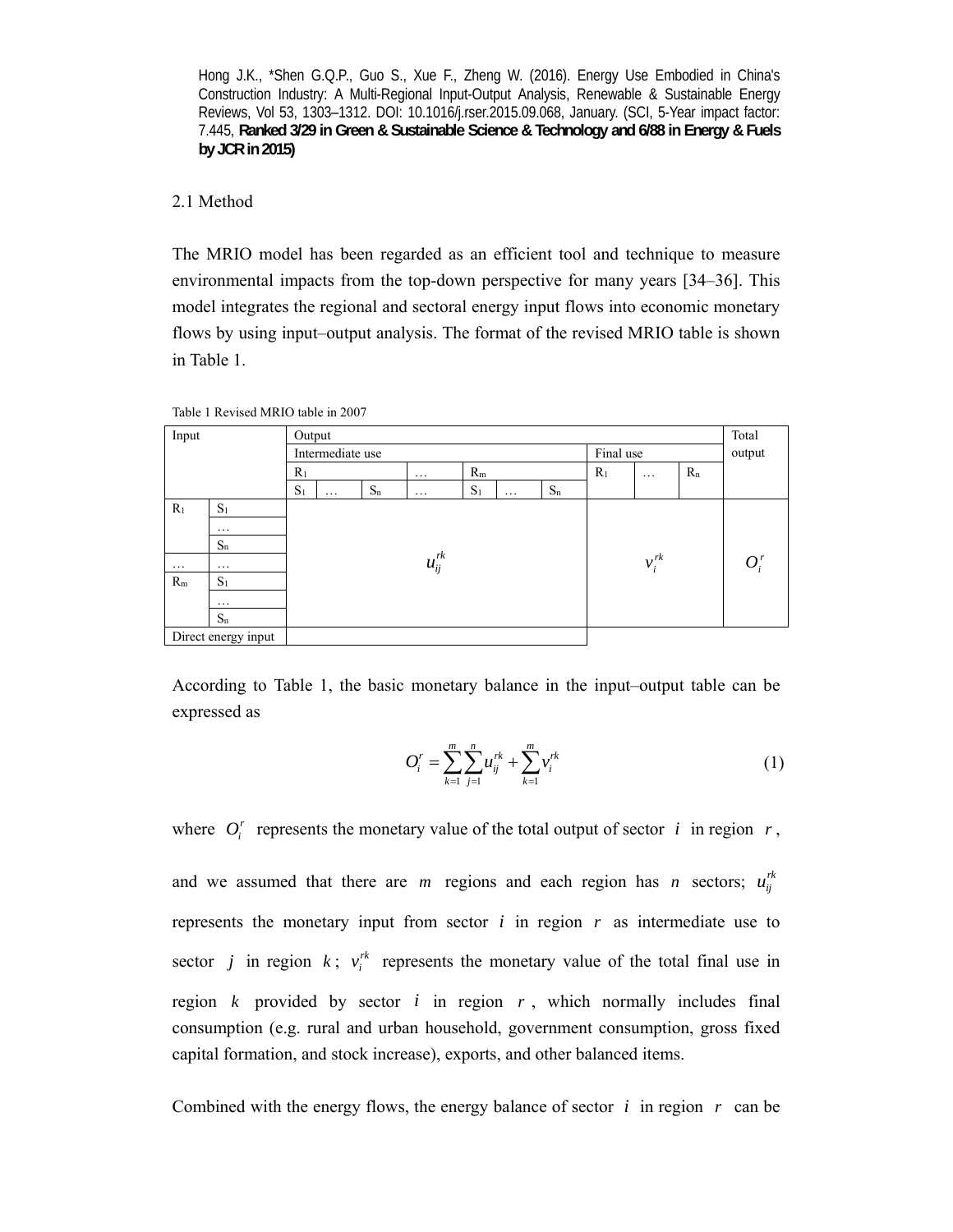expressed as

$$
e_i^r O_i^r = \sum_{k=1}^m \sum_{j=1}^n e_j^k u_{ji}^{rk} + q_i^r
$$
 (2)

where  $e_i^r$  is the embodied energy intensity of products from sector *i* in region *r*,  $e_j^k$  is the embodied energy intensity of products from sector *j* in region *k*.  $q_i^r$  is the direct energy consumption of sector  $i$  in region  $r$ .

Note that  $m \times n$  equations are established under the whole economy, vectors and matrixes that can therefore be introduced to simplify the mathematical expression.

Noninate

\n
$$
E^{T} = \begin{bmatrix} e_{1}^{1} \\ \vdots \\ e_{n}^{1} \\ \vdots \\ e_{n}^{m} \end{bmatrix} \qquad Q^{T} = \begin{bmatrix} q_{1}^{1} \\ \vdots \\ q_{n}^{1} \\ \vdots \\ q_{n}^{m} \end{bmatrix} \qquad Q^{T} = \begin{bmatrix} q_{1}^{1} \\ \vdots \\ q_{n}^{1} \\ \vdots \\ q_{n}^{m} \end{bmatrix} \qquad Q = \begin{bmatrix} o_{1}^{1} & 0 & \dots & 0 \\ 0 & o_{2}^{1} & \dots & 0 \\ \vdots & \vdots & \ddots & \vdots \\ 0 & 0 & \dots & o_{n}^{m} \end{bmatrix}
$$
\nVolume

\n
$$
U = \begin{bmatrix} u_{11}^{11} & \dots & u_{1n}^{11} \\ \vdots & \vdots & \ddots & \vdots \\ u_{n1}^{11} & \dots & u_{nn}^{11} \\ \vdots & \vdots & \ddots & \vdots \\ u_{n1}^{11} & \dots & u_{nn}^{11} \\ \vdots & \vdots & \ddots & \vdots \\ u_{n1}^{m1} & \dots & u_{nn}^{m1} \end{bmatrix} \qquad \qquad \begin{bmatrix} u_{11}^{1m} & \dots & u_{1n}^{1m} \\ \vdots & \ddots & \vdots \\ u_{n1}^{m1} & \dots & u_{nn}^{m1} \\ \vdots & \ddots & \vdots \\ u_{n1}^{m1} & \dots & u_{nn}^{m1} \\ \vdots & \ddots & \vdots \\ u_{n1}^{m1} & \dots & u_{nn}^{m1} \end{bmatrix}
$$

where *E* and *Q* are the embodied energy intensity vector and direct energy input vector with  $m \times n$  dimension,  $E^T$  and  $Q^T$  are the transpose of *E* and *Q*, respectively; *O* is the diagonal matrix with  $m \times n$  entries, and the coefficients in matrix *O* are equal to the total economic output. *U* is the intermediate input matrix in the input–output table with  $m \times n$  entries. For the whole economic system, the above group of equations can be expressed in the form of a matrix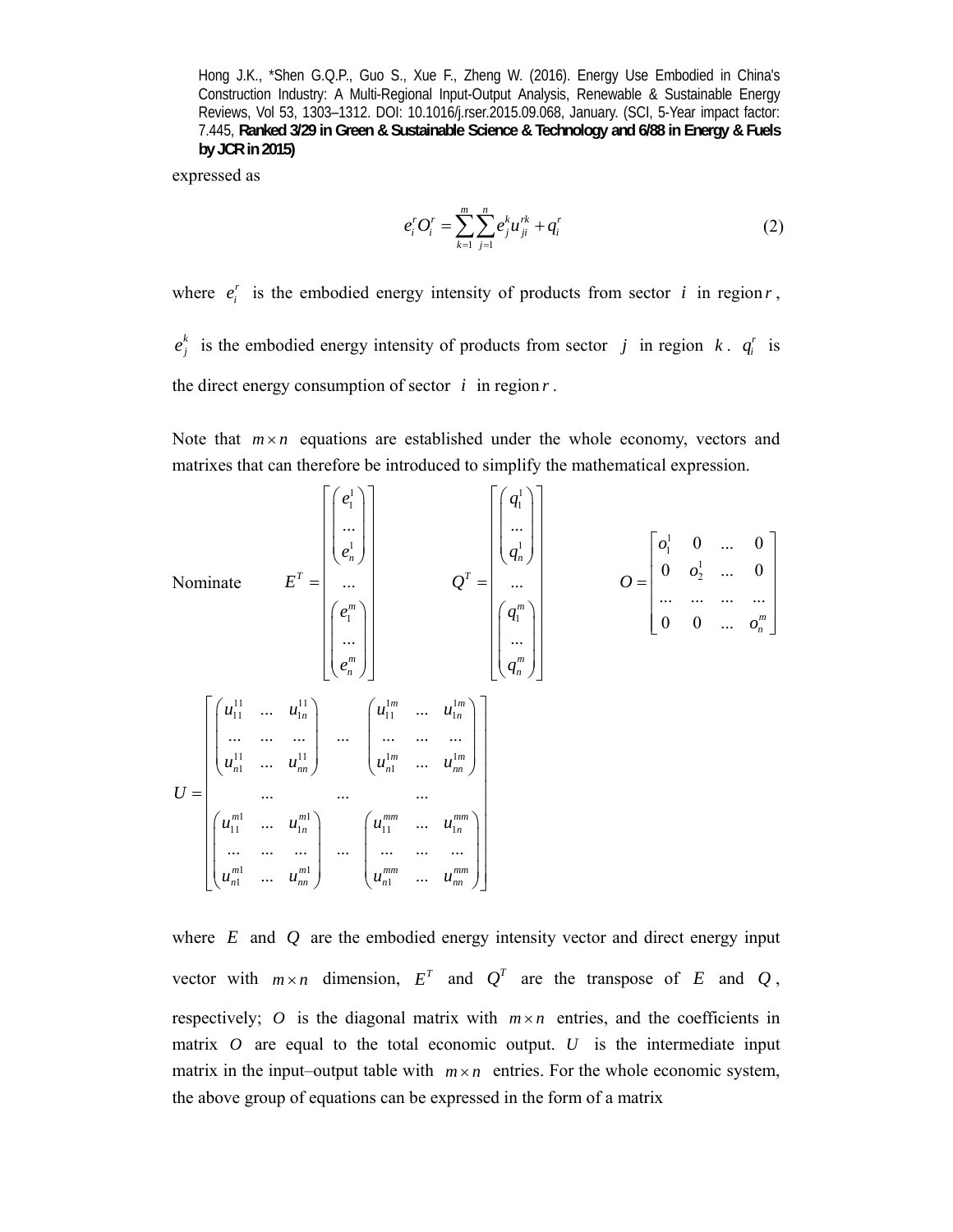$$
EO = EU + Q \tag{3}
$$

which can be further transformed into

$$
E = Q(O - U)^{-1}
$$
\n<sup>(4)</sup>

#### 2.2 Indicators

Based on the embodied energy intensity calculated in Equation (4), the energy use embodied in the final demand can be simply deduced for a general situation. However, as only the construction industry is the focus of this study, further clarification is needed to help understand the embodied energy intensity and interregional energy transfer of the provincial construction industry.

(1) *Embodied energy intensity*. Embodied energy intensity measures the direct and indirect energy input within the entire supply chain of the construction industry, which represents the total energy consumption per unit monetary value in the construction sector. The energy intensity vector for the provincial construction industry  $E_c = [e_c^1, e_c^2, ..., e_c^m]$  can be extracted from vector *E* in section 2.1.

(2) *Sectoral embodied energy input*. Investigating sectoral embodied energy input provides insight to understand the environmental connections among different sectors. The embodied energy input from sector  $i$  to the construction industry can be given as

$$
EES_i = \sum_{r=1}^{m} \sum_{k=1}^{m} e_i^k u_{ic}^{kr}
$$
 (5)

(3) *Energy embodied in interregional imports and exports*. Analyzing energy use embodied in interregional trade facilitates an exploration of the hidden linkages from regions that produce energy to regions that consume energy. The computational process can be given by

$$
I M_c^r = \sum_{k \neq r}^m \sum_{i=1}^n e_i^k u_{ic}^{kr}
$$
 (5)

$$
EX_c^r = e_c^r \left( \sum_{k \neq r}^m \sum_{j=1}^n u_{cj}^{rk} + \sum_{k \neq r}^m d_c^{rk} \right)
$$
 (6)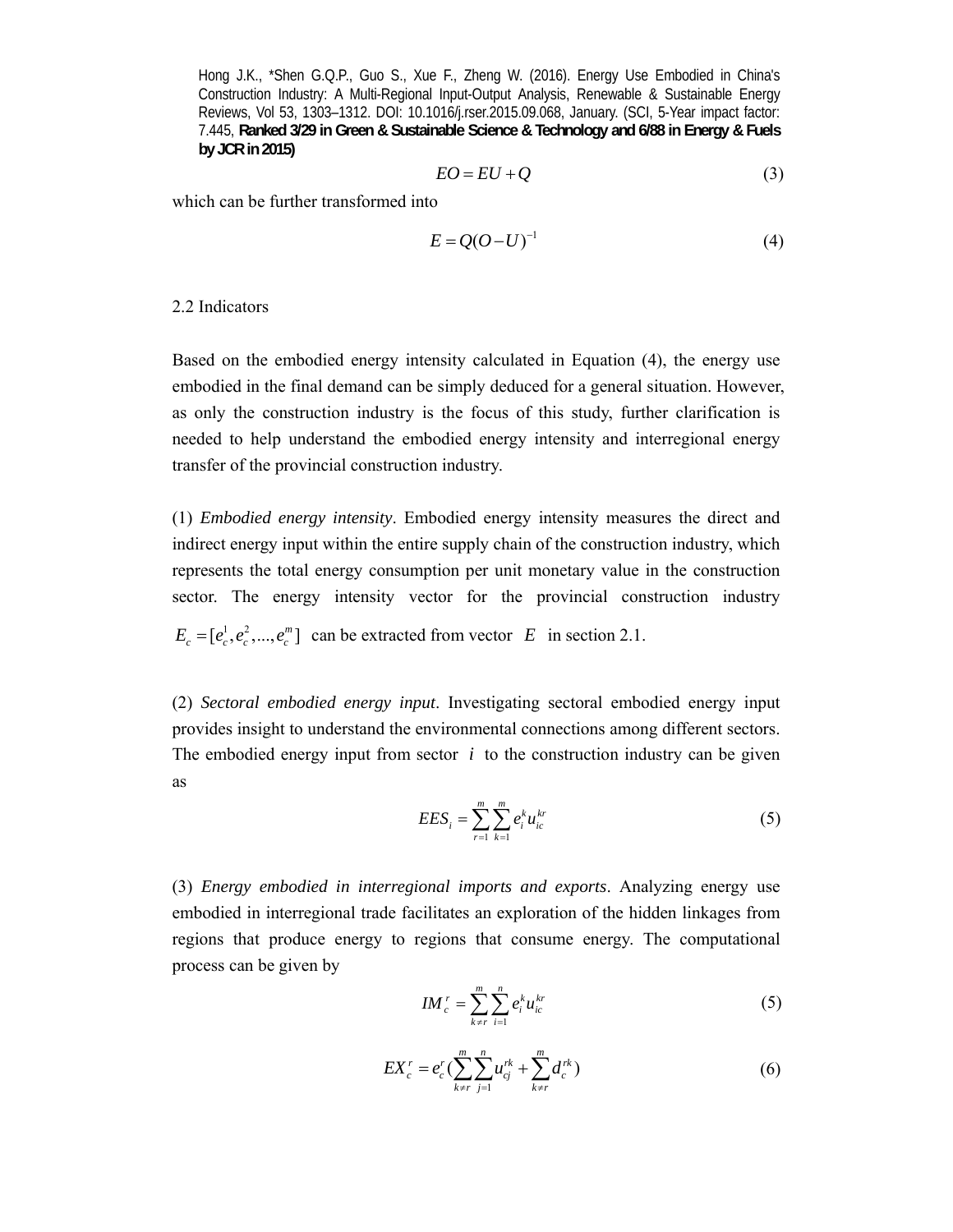where  $I M_c^r$  represents the energy use embodied in interregional imports to the construction industry in region  $r$ ,  $EX_c^r$  represents total energy use due to exports from the construction industry in region  $r$ ,  $d_c^k$  represents the final use of region  $k$ provided by the construction industry in region *r* .

2.3 Data source and processing

The latest available MRIO table was compiled by the Chinese Academy of Science in 2007, which provided the economic interaction data on China's 30 regions (including 4 municipalities, 4 autonomous regions, and 22 provinces) for 30 sectors. Tibet is excluded in this table because of the unavailability of data. Therefore, considering the aforementioned theory, the value of *m* and *n* are both 30 in this study. The MRIO table 2007 is compiled under the noncompetitive import assumption, which can effectively avoid the distortion of energy use embodied in the interregional trade [37, 38]. The imports item from international trade has been removed to concentrate on the interregional trade flow in China.

Sectoral direct energy input data among different regions are obtained and derived from two sources: the provincial statistical yearbooks and the regional energy balance tables in the Chinese energy statistical yearbook. In addition to the total energy use, the other nine major energy sources are also studied, namely, coal, coke, crude oil, gasoline, kerosene, diesel oil, fuel oil, natural gas, and electricity.

Although the MRIO table provides detailed economic and trade data, the availability of direct energy use data that specifically match the sector classification is a constraint. This constraint is exacerbated by the demand of detailed energy types in this study. More importantly, the format of the provincial statistical yearbook is also inconsistent across different regions. Therefore, the data processing method used in the study by Guo et al. [23] has been also adopted in case of lack of statistics on sectoral energy consumption.

3. Embodiment analysis of the regional energy use of China's construction industry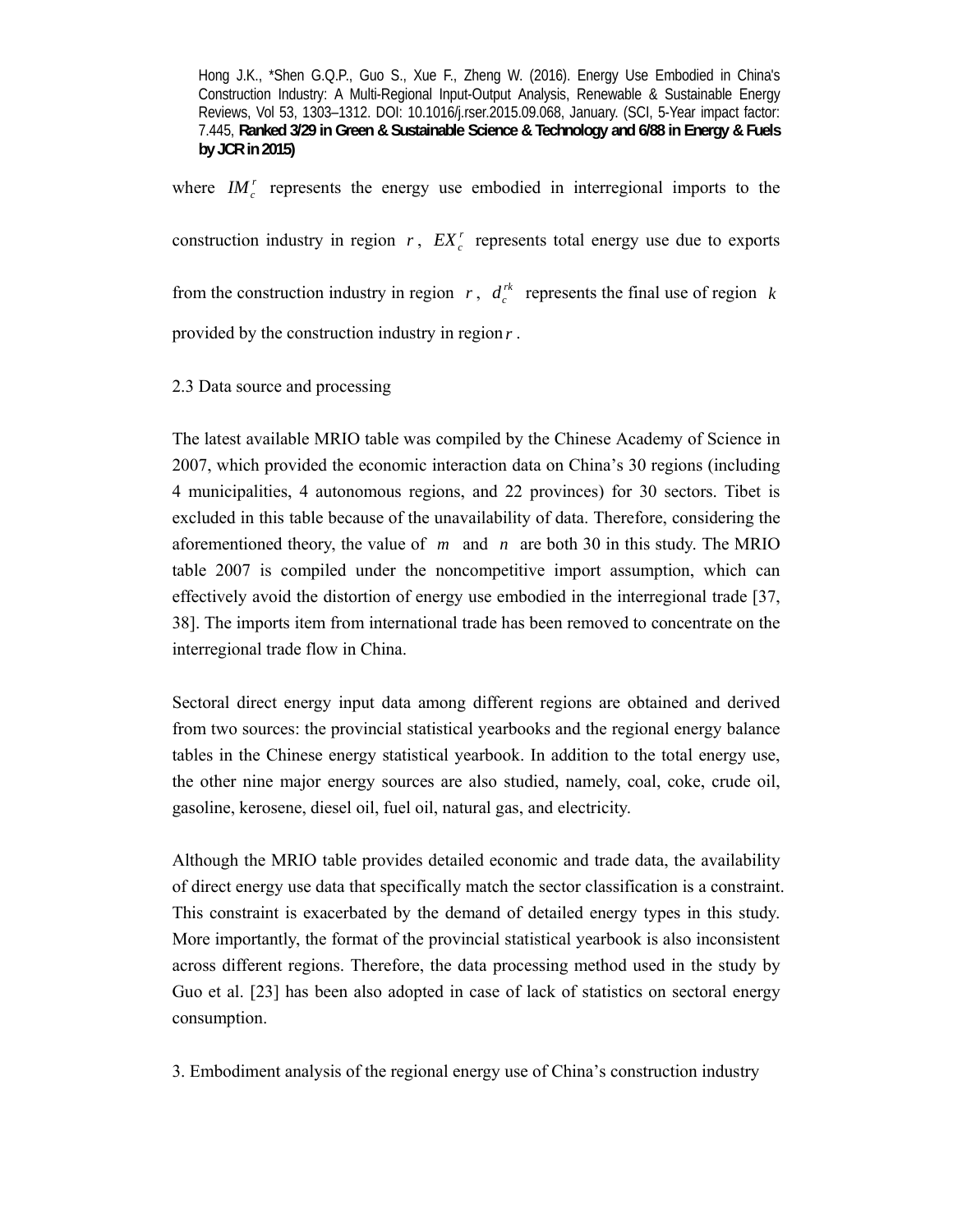3.1 Energy use embodied in the construction industry

3.1.1 Spatial analysis

The total energy use embodied in the construction industry of 30 regions in 2007 is shown in Figure 1. Clearly, the construction industry in China is a typical demand-driven industry where gross fixed capital formation represents the highest relative contribution in all final demand categories. The total embodied energy use from the construction industry in China is 793.74 Mtec, which accounts for approximately 29.6% of the total national energy consumption. This result is also consistent with the study by Chang et al. [30]. In addition, the construction industry of Zhejiang (R11) consumed the most embodied energy of 57.91 Mtec, followed by Jiangsu (R10) with 55.13 Mtec, and Henan (R16) with 49.62 Mtec. However, the underlying fundamentals that drive the energy consumption are different. The energy requirement in Zhejiang (R11) and Jiangsu (R10) is driven by the large amount of local construction activities, whereas the effects of energy intensity involved in the construction process within these two places are negligibly small. Instead, the driving factor for Henan (R16) is the high energy intensity. By contrast, despite the lower amount of energy consumption in Ningxia (R29) and Shanxi (R4), these regions still have drawbacks on high energy intensity because of their inefficient manufacturing and production process. In addition, region division in China is normally based on geographic relationship [21, 22]. However, this study categorizes China based on the value of energy intensity, which aims to provide a holistic map to represent their level in production technology of the construction industry.

Table 2 Description of area categories

| Area           | Province/municipality                                 | Energy intensity<br>(Tonnes per $10^4$ RMB) | Geographic location     |
|----------------|-------------------------------------------------------|---------------------------------------------|-------------------------|
|                | Hainan (R21), Fujian (R13), Guangdong (R19)           | $=<1.0E-04$                                 | Southern Coastal        |
| $\mathfrak{D}$ | Jiangxi (R14), Shandong (R15), Anhui (R12),           | $1.0E - 04 - 1.2E - 04$                     | Central-Eastern Coastal |
|                | Beijing $(R1)$ , Jiangsu $(R10)$ , Zhejiang $(R11)$ , |                                             |                         |
|                | Shanghai (R9)                                         |                                             |                         |
| 3              | Tianjin (R2), Hebei (R3), Guangxi (R20)               | $1.2E - 04 - 1.4E - 04$                     |                         |
| 4              | Xinjiang (R30), Yunnan (R25), Liaoning $(R6)$ ,       | $1.4E - 04 - 1.6E - 04$                     |                         |
|                | Hubei $(R17)$                                         |                                             |                         |
| 5              | Gansu (R27), Hunan (R18), Qinghai (R28),              | $1.6E - 04 \sim 1.8E - 04$                  | West                    |
|                | Shanxi (R26), Inner Mongolia (R5), Sichuan            |                                             |                         |
|                | (R23), Chongqing (R22), Guizhou (R24)                 |                                             |                         |
| 6              | Jilin $(R7)$ , Heilongjiang $(R8)$                    | $1.8E - 04 - 2.0E - 04$                     | Northeast               |
|                | Henan (R16), Shanxi (R4), Ningxia (R29)               | $>=2.0F-04$                                 | Central                 |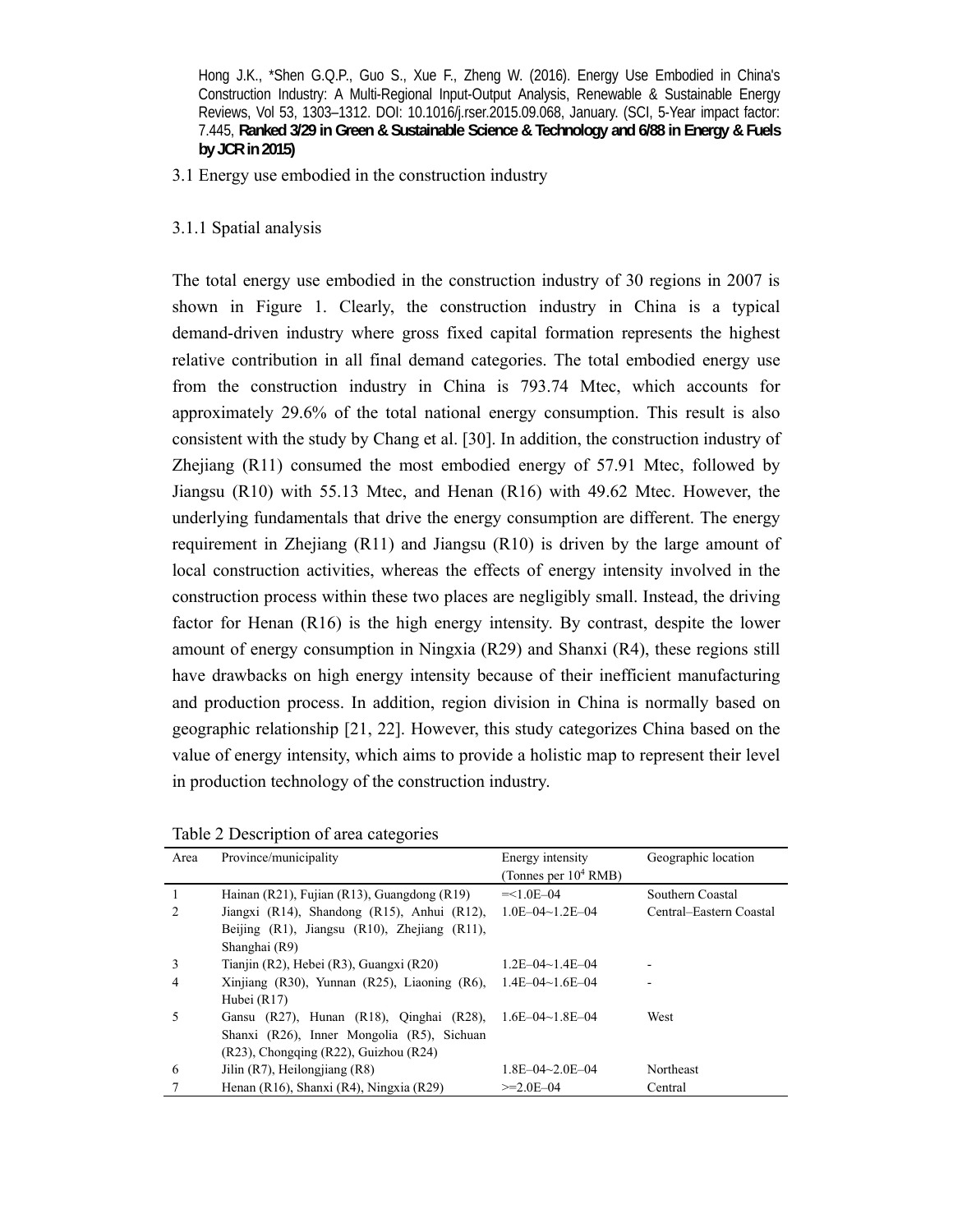Table 2 shows that a geographical relationship is still existing although all regions are divided according to the value of energy intensity. The southern coastal area, eastern coastal, and some parts of the central area have shared similar low energy intensity in the construction industry, which is mainly due to their developed economy and advanced production technology. For regions in the northeast, west, and several places in the central area, the construction industries are representing energy intensive because of their underdeveloped economy and inefficient production process.



Figure 1. Total energy use embodied in the construction industry by region in terms of demand category

To reflect the current energy consumption status and importance of the construction industry in each region, all 30 regions were further divided into four groups according to their energy intensity and total amount of energy use (see Figure 2). It's worth noting that Shanxi (R4), Liaoning (R6), Heilongjiang (R8), Henan (R16), and Sichuan (R23) in the upper right quadrant not only carried out extensive construction activities but also exhibited higher energy intensity. The energy consumption of the construction industry in Jiangsu (R10), Zhejiang (R11), Shandong (R15), and Guangdong (R19) in the upper left quadrant was mainly driven by their large scale of construction activities. The construction industry in Inner Mongolia (R5), Jilin (R7), Hunan (18), Chongqing (R22), Guizhou (R24), Shaanxi (R26), Gansu (R27), Qinghai (R28), and Ningxia (R29) in the lower right part was driven by high energy intensity.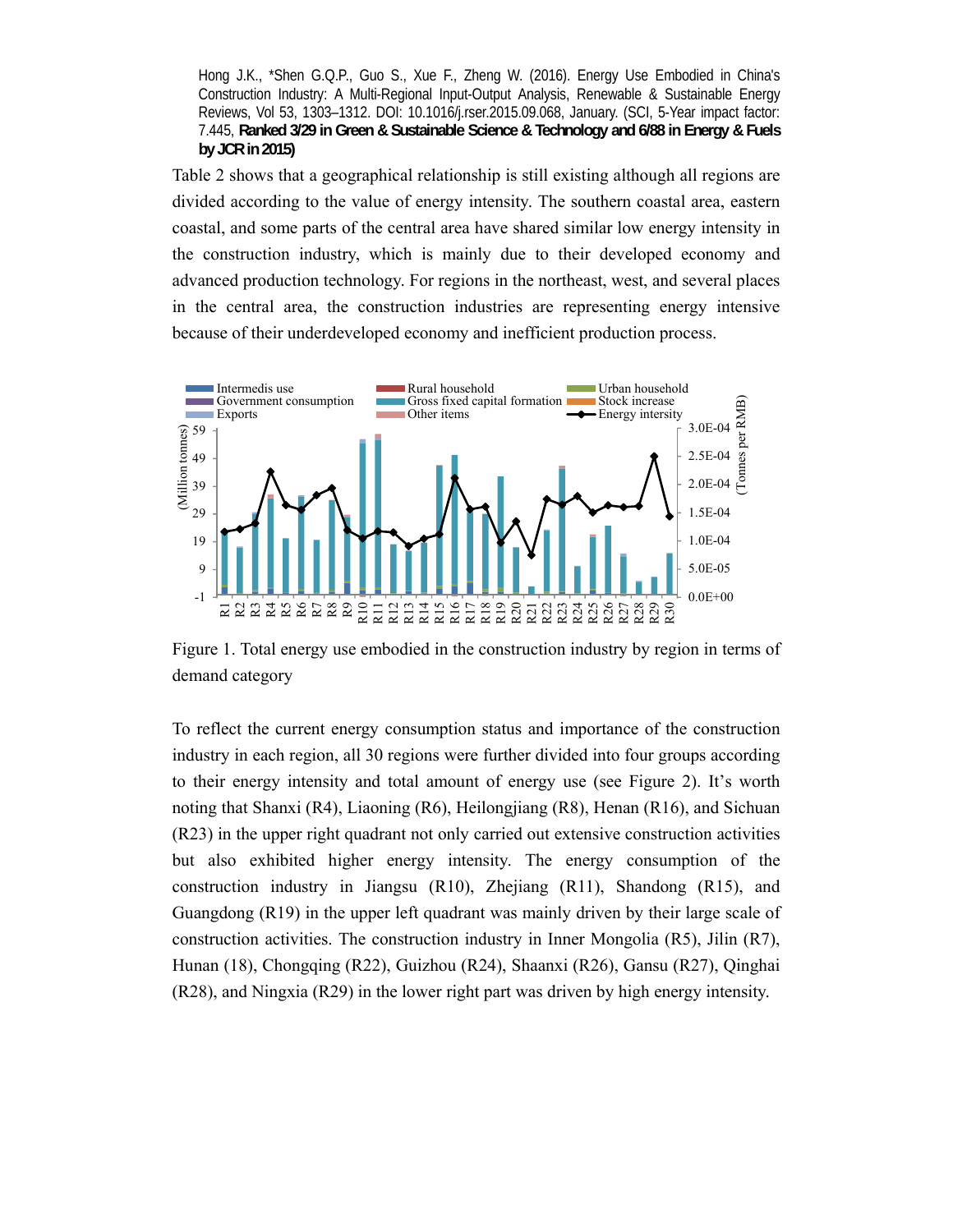

Figure 2. Distribution of thirty regions in categorization coordinates

Ten types of energy have been investigated for the construction industry of each region. However, to avoid double-counting problems that arise from calculating the relative percentage of different energy types, all energy sources have been combined into four types of primary energy, which have been analyzed and presented in Figure 3. With regard to the proportion of primary energy use for each region, coal dominates in all energy types with the percentage ranging from 29.69% in Hainan to 72.03% in Shanxi. This situation could be better understood by especially considering the fact that the consumption of cement and steel in the construction industry was 934.51 and 224.79 Mt in 2007, which accounted for 73.76% and 19.87% of primary material use in China [39]. Coal and crude oil, as the fundamental energy sources for cement and steel production, were consequentially consumed most in the total embodied energy use. In summary, the construction industry in China is typical fossil fuel energy oriented, which leads to a large amount of ecological damage.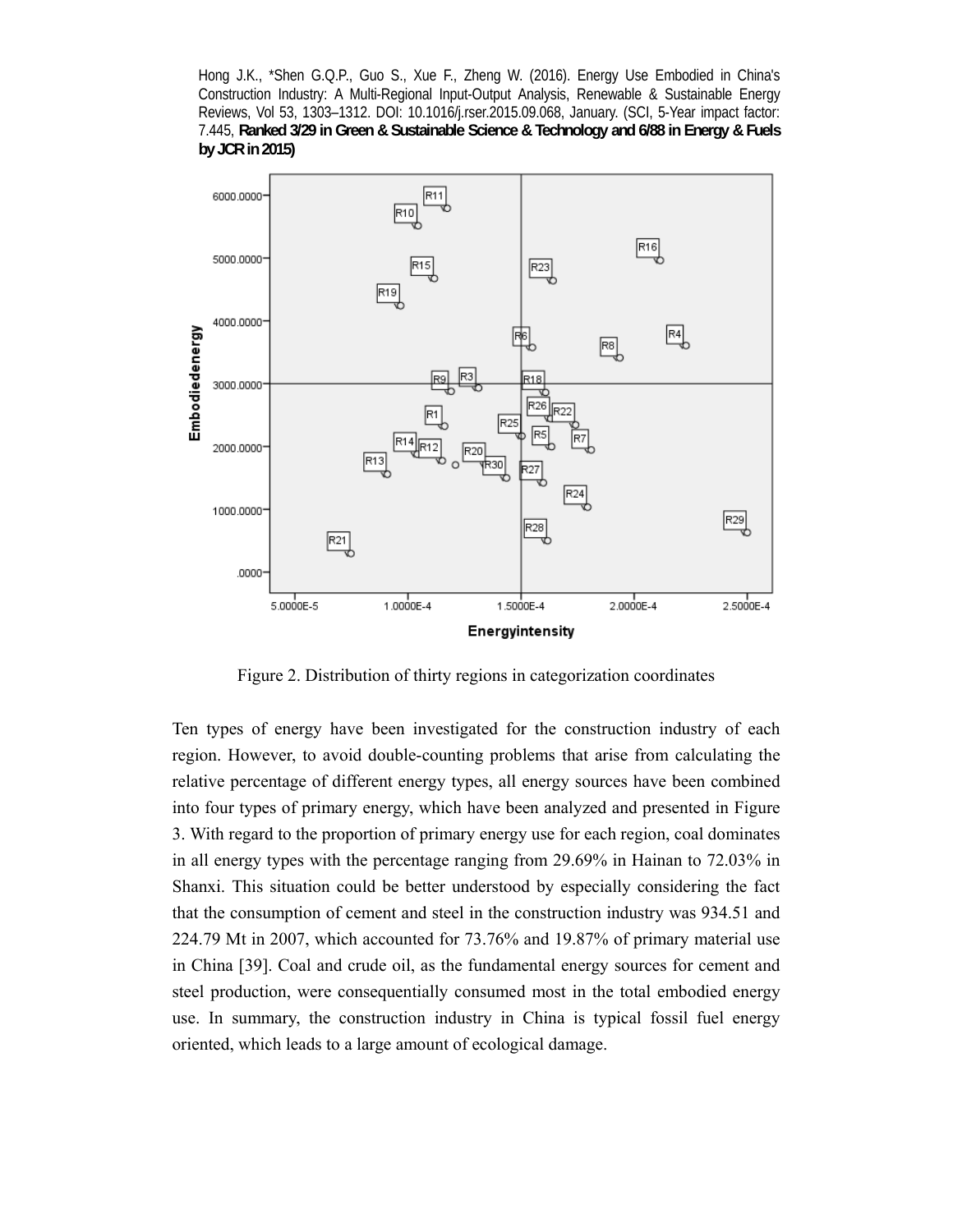

Figure 3. Percentage of different primary energy categories among different regions

# 3.1.2 Sector analysis

In addition to provide regional environmental connections, MRIO model also explores the hidden linkage among different economic sectors. Table 3 shows the rankings of all energy suppliers for the construction industry across China's entire economy. The following can be identified as the top ten correlated sectors in the construction industry of China: manufacturing of non-metallic mineral products (S13), smelting and pressing of metals (S14), transportation, storage, post, and telecommunications (S25), chemical industry (S12), manufacturing of metal products (S15), manufacturing of electrical machinery and equipment (S18), manufacturing of general and special purpose machinery (S16), processing of petroleum, coking, processing of nuclear fuel (S11), other services (S30), and production and distribution of electric power and heat power (S22). Among them, manufacturing of non-metallic mineral products (S13) and smelting and pressing of metals (S14) represent the highest relative contribution to the embodied energy use from the construction industry in terms of coal, coke, crude oil, fuel oil, natural gas, and electricity. Simultaneously, transportation, storage, post, and telecommunications (S25) is the dominant energy suppliers for gasoline, kerosene, and diesel oil consumption. Besides, the service sector also plays an important role in upstream process of building construction, with energy consumption being mainly a result of labor, financial, and real estate related activities.

Table 3 Rankings of energy suppliers by sector in terms of different energy types

|                | ~    | $\tilde{}$ | * *  | -        |         |        |      | $\tilde{}$<br>. |           |
|----------------|------|------------|------|----------|---------|--------|------|-----------------|-----------|
| $_{\rm Total}$ |      |            | rude |          |         | Diesel | Fuel | Naturai         |           |
| energy         | Coal | ∠oke       | 011  | Gasoline | erosene | 011    | 01l  | gas             | ' lectric |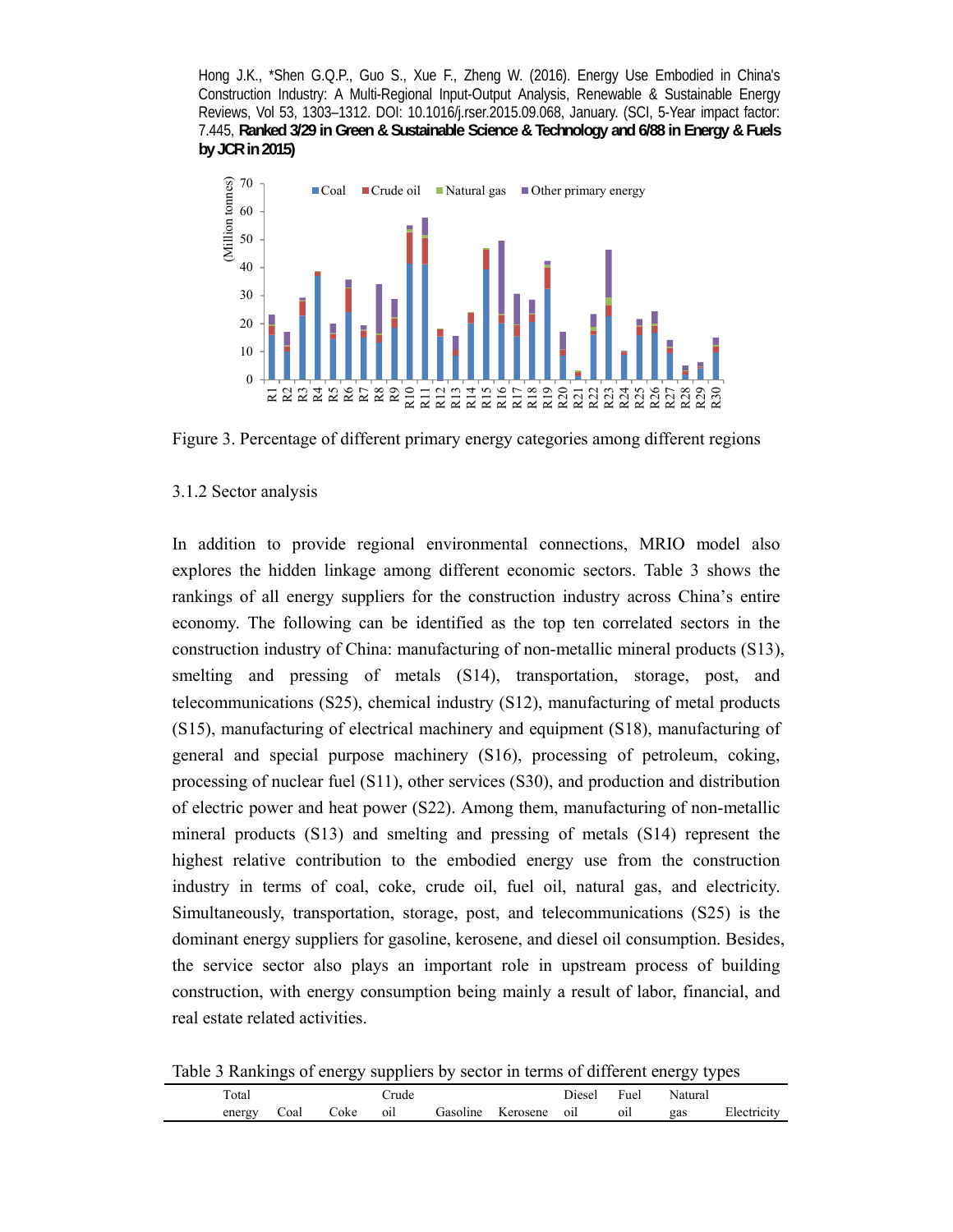Hong J.K., \*Shen G.Q.P., Guo S., Xue F., Zheng W. (2016). Energy Use Embodied in China's Construction Industry: A Multi-Regional Input-Output Analysis, Renewable & Sustainable Energy Reviews, Vol 53, 1303–1312. DOI: 10.1016/j.rser.2015.09.068, January. (SCI, 5-Year impact factor: 7.445, **Ranked 3/29 in Green & Sustainable Science & Technology and 6/88 in Energy & Fuels by JCR in 2015)**

| S1              | 21             | 22             | 20             | 19             | 19             | 19                      | 16                      | 21             | 18                      | 20                      |  |
|-----------------|----------------|----------------|----------------|----------------|----------------|-------------------------|-------------------------|----------------|-------------------------|-------------------------|--|
| S <sub>2</sub>  | 16             | 13             | 17             | 23             | 21             | 21                      | 18                      | 24             | 22                      | 19                      |  |
| S3              | 29             | 29             | 29             | 29             | 29             | 29                      | 29                      | 29             | 29                      | 29                      |  |
| S <sub>4</sub>  | 30             | 30             | 30             | 30             | 30             | 30                      | 30                      | 30             | 30                      | 30                      |  |
| S <sub>5</sub>  | $\overline{4}$ | 11             | 12             | 11             | 11             | 12                      | 9                       | 12             | 13                      | 10                      |  |
| S <sub>6</sub>  | 27             | 26             | 28             | 25             | 25             | 27                      | 25                      | 28             | 26                      | 26                      |  |
| S7              | 25             | 25             | 27             | 26             | 28             | 28                      | 27                      | 26             | 25                      | 25                      |  |
| S8              | 23             | 24             | 25             | 22             | 22             | 23                      | 22                      | 19             | 24                      | 23                      |  |
| S <sub>9</sub>  | 12             | 12             | 11             | 12             | 12             | 11                      | 12                      | 11             | 12                      | 11                      |  |
| S10             | 19             | 20             | 19             | 24             | 24             | 22                      | 24                      | 20             | 23                      | 21                      |  |
| S11             | 11             | $\tau$         | 14             | 3              | 13             | 10                      | 13                      | 8              | $\mathfrak s$           | 12                      |  |
| S12             | $\overline{3}$ | 4              | 6              | 5              | 6              | $\,8\,$                 | 6                       | $\overline{4}$ | $\overline{\mathbf{3}}$ | $\overline{\mathbf{3}}$ |  |
| S13             | $\mathbf{1}$   | 1              | $\overline{c}$ | 1              | $\overline{c}$ | $\sqrt{2}$              | $\overline{c}$          | 1              | $\mathbf{1}$            | $\overline{c}$          |  |
| S14             | $\overline{2}$ | $\overline{c}$ | $\mathbf{1}$   | $\overline{c}$ | $\overline{3}$ | $\overline{\mathbf{3}}$ | $\overline{\mathbf{3}}$ | $\mathbf{2}$   | $\overline{c}$          | $\mathbf{1}$            |  |
| S15             | 6              | 5              | 3              | $\overline{7}$ | 9              | 9                       | $\overline{7}$          | $\overline{7}$ | 9                       | $\overline{4}$          |  |
| S16             | 8              | 8              | 5              | 9              | 8              | $\overline{7}$          | 8                       | 9              | 10                      | 7                       |  |
| S17             | 18             | 17             | 10             | 16             | 16             | 15                      | 17                      | 16             | 16                      | 16                      |  |
| S18             | $\overline{7}$ | 6              | $\overline{4}$ | 6              | 5              | 5                       | 5                       | 6              | 8                       | 5                       |  |
| S19             | 26             | 27             | 26             | 27             | 27             | 25                      | 26                      | 25             | 27                      | 27                      |  |
| S <sub>20</sub> | 28             | 28             | 24             | 28             | 26             | 26                      | 28                      | 27             | 28                      | 28                      |  |
| S <sub>21</sub> | 13             | 18             | 15             | 17             | 20             | 18                      | 19                      | 17             | 21                      | 17                      |  |
| S22             | 9              | 3              | 13             | 10             | 15             | 14                      | 11                      | 5              | 6                       | 6                       |  |
| S23             | 20             | 19             | 23             | 18             | 23             | 24                      | 23                      | 18             | 14                      | 18                      |  |
| S24             | 15             | 15             | 9              | 15             | 14             | 16                      | 14                      | 14             | 19                      | 14                      |  |
| S <sub>25</sub> | 5              | 9              | $\overline{7}$ | $\overline{4}$ | $\mathbf{1}$   | 1                       | $\mathbf{1}$            | $\overline{3}$ | $\overline{4}$          | 9                       |  |
| S <sub>26</sub> | 14             | 14             | 16             | 13             | $\overline{7}$ | $\overline{4}$          | 10                      | 13             | 11                      | 13                      |  |
| S27             | 22             | 21             | 22             | 20             | 18             | 17                      | 20                      | 22             | 17                      | 22                      |  |
| S28             | 17             | 16             | 18             | 14             | 10             | 13                      | 15                      | 15             | 15                      | 15                      |  |
| S29             | 24             | 23             | 21             | 21             | 17             | 20                      | 21                      | 23             | 20                      | 24                      |  |
| S30             | 10             | 10             | 8              | 8              | $\overline{4}$ | 6                       | $\overline{4}$          | 10             | $\overline{7}$          | $\,$ 8 $\,$             |  |
|                 |                |                |                |                |                |                         |                         |                |                         |                         |  |

# 3.2 Energy use embodied in interregional trade

The energy use embodied in interregional imports and exports is shown in Figure 5. Zhejiang (R11) is the leading region with importing embodied energy flow of 24.38 Mtce, followed by Jiangsu (R10, 16.39 Mtce), Beijing (R1, 15.24 Mtce), and Shaanxi (R26, 13.31 Mtce). Shaanxi is also the largest exporter with 9.45 Mtce of embodied energy outflow, followed by Henan (R16, 6.44 Mtce), Hunan (R18, 6.40 Mtce), and Sichuan (R23, 4.90 Mtce). Except for Henan (R16) and Hunan (R18), the remaining 28 regions have positive net embodied energy use, which implies that their construction industry receives energy input from other regions' economy. A close examination of the imports indicates that the energy flow due to interregional trade of construction activities represents a highly region-concentrated distribution. Hebei (R3), Henan (R16), Shaanxi (R26), and Liaoning (R6) have been identified as the major energy suppliers for the construction industry of three economic areas in China. The energy outflow from Henan is dominant in energy imports of Yangtze River Delta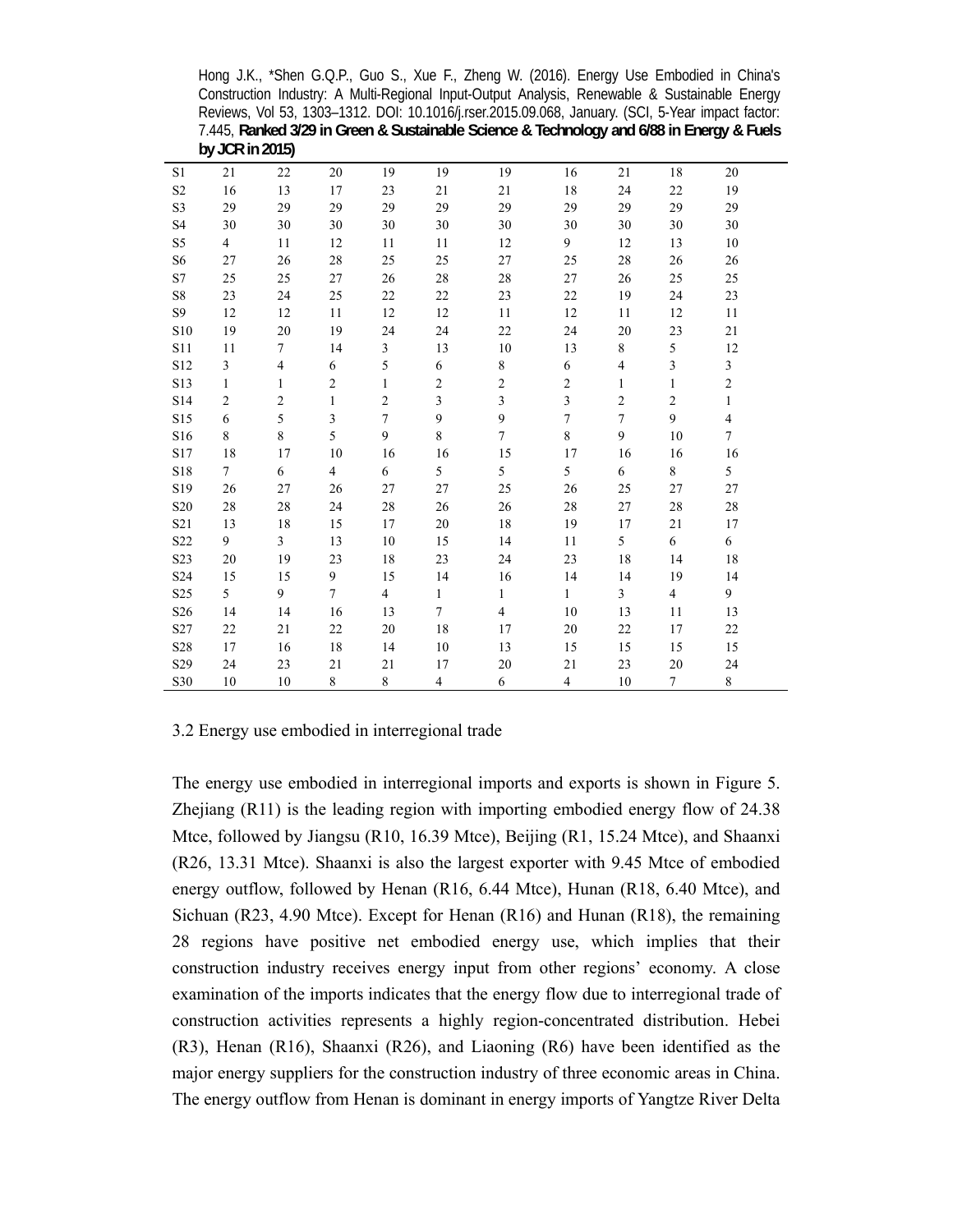area [Shanghai (R9), Jiangsu (R10), and Zhejiang (R11)], accounting for 10.02%, 14.74%, and 16.25% of their total energy imports. Hebei is the primary energy supplier of the Circum–Bohai Sea economic area [Beijing (R1) and Tianjin (R2)], and is responsible for 64.50% and 43.26% of their total imported energy use. Liaoning (R6), Jilin (R7), and Heilongjiang (R8) constitute the northeast area of China where the energy flows represent multi-direction distribution.

Such spatial distribution may have arisen for two reasons. First, developed regions along the eastern coast are highly dependent on the natural and energy resources from central and western parts of China according to their resource limitations. According to the China Statistic Yearbook 2008 [40], as the primary mineral resources for iron, steel, cement, and aluminum production, the ensured reserves of major ferrous metals, major non-ferrous metals, and non-metal minerals of these four regions accounted for 20.92%, 55.39%, and 59.54% of total reserves in China in 2007. This fact made a substantial contribution on energy and resource input in the upstream process of building construction in regions around these resource-abundant areas. Second, a close geographic linkage exists between the energy supply regions and energy required areas because of the convenience of material transportation. Consequently, energy transportation due to interregional imports for the construction industry in China is from the central parts to the eastern coastal areas with a resource-dependent distribution.

Further analysis of energy embodied in exports found that the amount of energy exported from provincial construction industries is scattered among different regions. Such energy outflows are mainly transferred in the form of labor mobility and service supply. More specifically, as the typical labor intensive sector, the construction industry is highly related to the labor input and consulting services provided by professional institutions and enterprises, which is regarded as the major carrier for energy exports from the construction industry. In fact, a further examination of the top four energy exporters shows that Shaanxi (R26), Henan (R16), and Sichuan (R23) are the three largest labor exporters in China. Moreover, the construction industry of Jiangsu (R10) ranked first not only in the number of local construction enterprises but also in the annual revenue in 2007. Such prosperous development of the local construction industry was bound to produce large demand of consulting services.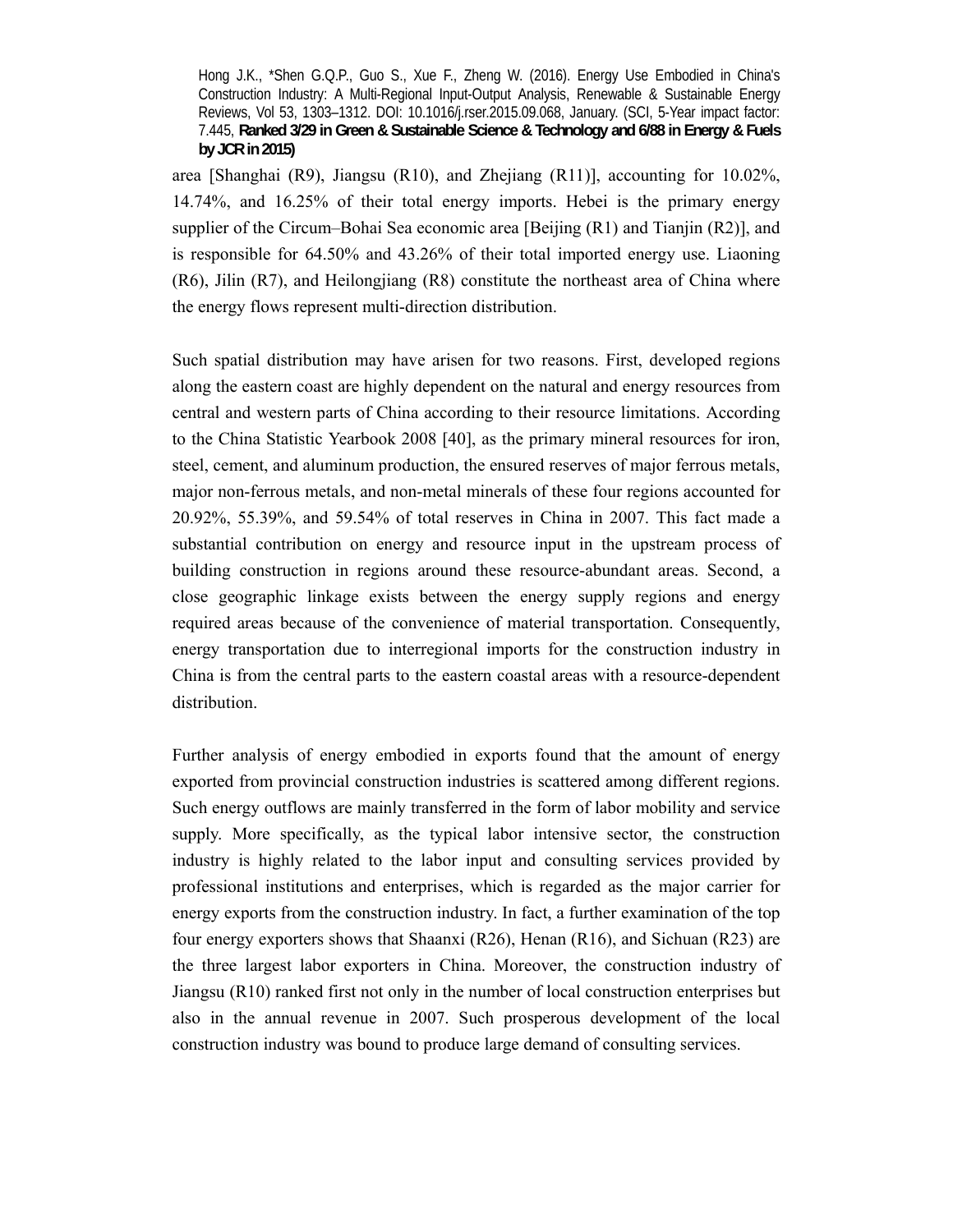

Figure 4. Energy use embodied in interregional imports/exports related to the construction industry

#### 4. Discussions

Since the aim of this study is to analyze the embodied energy use of the construction industry, consideration of the basic features relevant to construction activities is necessary. Therefore, the results obtained in this study have been further validated and compared with previous research. Figure 4 shows the percentage between direct energy input and embodied energy use. The share of direct energy use for the construction industry ranges from 0.7% (Hainan) to 12.02% (Hebei). From the perspective of life cycle analysis, direct energy input for construction projects mainly involves onsite electricity use and fuel consumption by construction equipment and vehicles, whereas the indirect energy use is related to building materials production and transportation in the upstream process. The ratio estimated in this study is in line with previous research where the ratio estimated by the process-based LCA approach ranged from 1.77% to 11.49% [41–44]. This fact further verifies the possible application of the MRIO model for energy assessment in the embodied phase at the industrial or project level.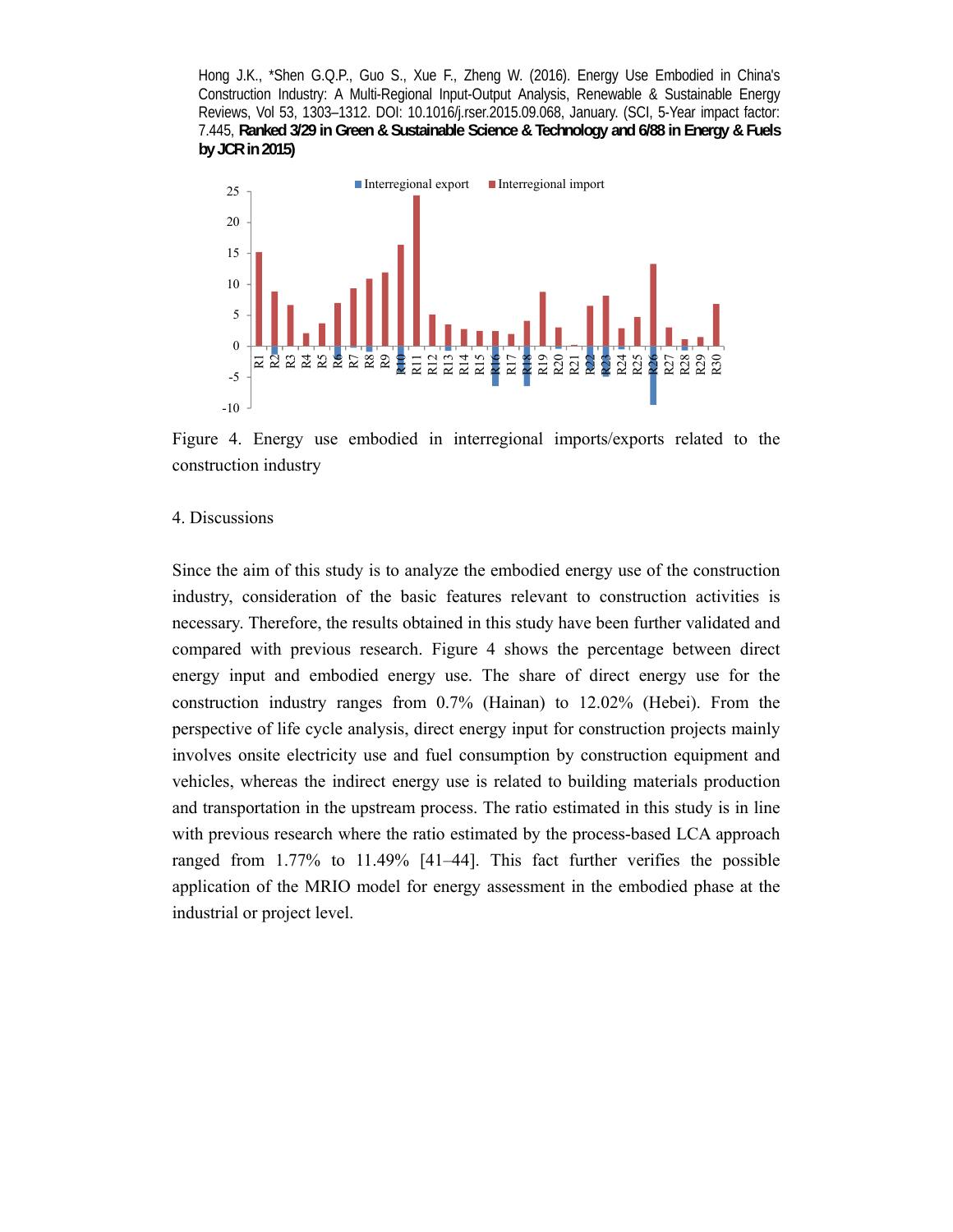

Figure 5. Regional percentage of direct energy input and embodied energy

Recognizing the hidden linkage and energy flow embodied in the interregional trade of the construction industry is of great importance to the holistic understanding of current energy consumption status. According to the aforementioned analysis results, the energy resource flows are from the central part to the eastern coast of China. More specifically, Henan and Hebei province have been identified as the major supplier of the Yangtze River Delta area and the Circum-Bohai Sea economic area. From the traditional production perspective, these energy suppliers need to be restricted by imposing tighter energy policies. However, the exploration of such hidden energy mobility can provide consumption-based insight for policymakers, thereby requiring provinces in developed areas to take more responsibility for reducing the volume of their energy use.

In addition, this study analyzed the embodied energy consumption of the construction industry by taking regional diversity and technology difference into consideration. More specifically, at the regional level, a number of regions [e.g., Ningxia (R29), Shanxi  $(R4)$ , and Henan  $(R16)$ ] need to change their production process into intensive mode and improve their manufacturing technology, eliminating conventional low production efficiency and high energy consuming behavior. The other regions [e.g., Jiangsu (R10) and Zhejiang (R11)] face challenges for their highly increased construction volume. Therefore, upgrading energy productivity and optimization of production structure can be regarded as an offset for such driving force. In addition, the current energy consumption model is still fossil fuel oriented, which is the main source of GHG emissions. Therefore, the energy consumption pattern of the construction industry can be adjusted to become more sustainable and clean by enhancing the utilization of renewable power, such as natural gas and electricity.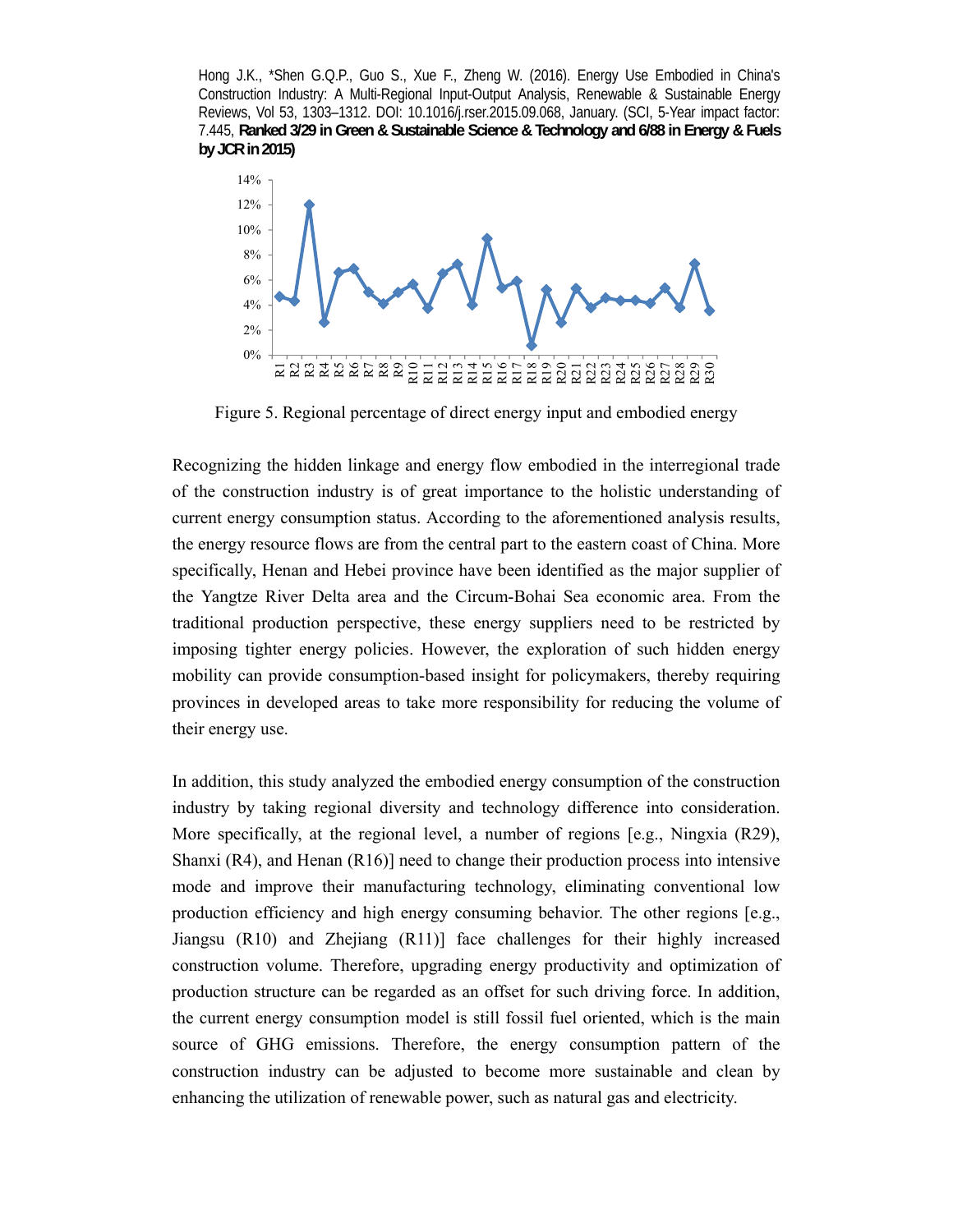At the sectoral level, the top three energy suppliers of the construction industry, namely manufacturing of non-metallic mineral products (S13), smelting and pressing of metals (S14), and transportation, storage, post, and telecommunications (S25), are typical energy-intensive sectors. They are highly related to a number of basic construction activities in the upstream process, including iron and steel production, cement production, and material transportation. Therefore, on the one hand, the increasing use of environmentally friendly materials with low energy intensity is an effective way to reduce energy consumption in construction activities. On the other hand, the inter-industrial economic relationship needs to be further optimized and upgraded within the entire supply chain.

5. Policy implications

China is now in a rapid development period of urbanization. According to the results in this study, gross fixed capital formation is the major contributor to the energy use embodied in the final demand of the construction industry. In fact, the investments in fixed capital formation are closely related to infrastructure construction, retrofit, refurbishment, and real estate development. Such construction activities are the result of rapid urbanization in China, where the urbanization rate will reach a historic high of 51.5% at the end of "The Twelfth Five-Year Plan (2010–2015)" [45]. This inevitable trend is bound to produce large energy demands. Therefore, implementing a fair and equitable energy reduction policy by considering both direct and indirect energy input as well as the interrelationship at the regional and sectoral levels is of crucial importance.

# 5.1 Regional policy

A combination of various strategies can be established at the sub-region level of China with regard to the construction industry (see Table 4). Based on the aforementioned region classification (Figure 2), the corresponding strategies can be implemented according to their energy consumption status (see Figure 6).

Table 4 Energy saving strategies

|                  | Strategy                                                                       |
|------------------|--------------------------------------------------------------------------------|
| Energy intensity | 1) Adopting advanced production techniques                                     |
|                  | 2 Developing less energy-intensive and high value-added products in identified |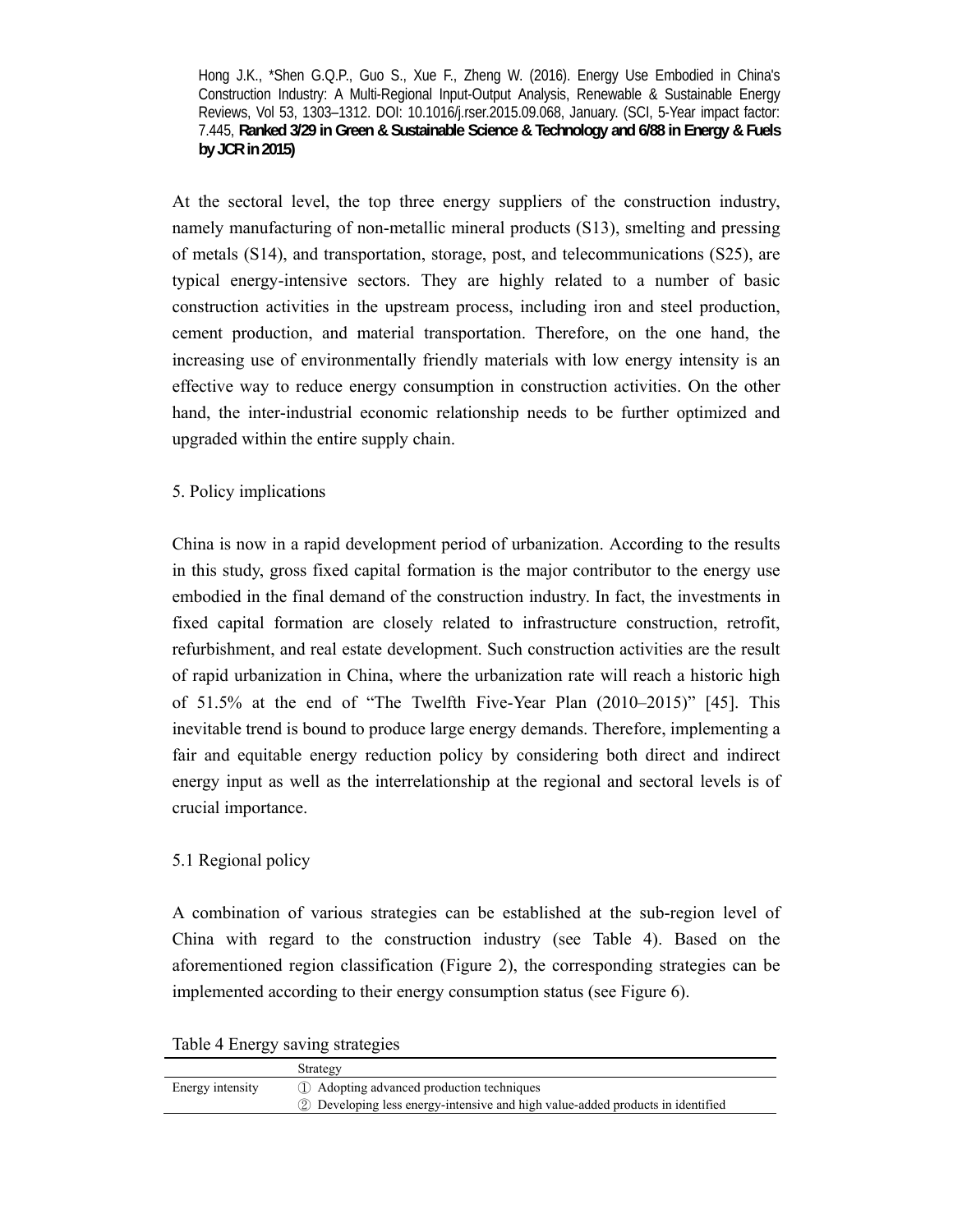|                      | primary energy suppliers                                                             |  |  |  |  |  |
|----------------------|--------------------------------------------------------------------------------------|--|--|--|--|--|
|                      | 3 Changing the production process from extensive mode to intensive mode              |  |  |  |  |  |
|                      | 4) Improving energy productivity                                                     |  |  |  |  |  |
|                      | (5) Innovative construction techniques (precast construction)                        |  |  |  |  |  |
| Energy consumption   | 6 Improving the share of renewable and clean energy sources                          |  |  |  |  |  |
| structure            | Using less energy-intensive fuels                                                    |  |  |  |  |  |
|                      | (8) Adopting clean-coal technologies                                                 |  |  |  |  |  |
| Production structure | ⑨ Switching from energy-intensive industry toward energy-efficient lighter industry; |  |  |  |  |  |
|                      | (ii) Shifting economic growth pattern from resource-intensive oriented to resource   |  |  |  |  |  |
|                      | efficient                                                                            |  |  |  |  |  |



Figure 6 Policy implications for regions with different energy consumption status

The increase of final demand and energy intensity were the major factors that contribute to the growth of embodied energy consumption for the regions in the first quadrant. Therefore, attention should not only be given to improve energy efficiency but also to optimize the energy and production structure, which could offset the energy increment from the rapid growth of final demand. Considering that the application of renewable energy in the building field accounts for only approximately 2% of all energy sources, one effective policy is to optimize the energy consumption structure. It can be achieved by improving the share of renewable and clean energy sources in the construction industry, especially in the regions with abundant renewable energy resources, which can help to compensate for the rapidly increasing energy demands from China's urbanization. The regions in the second quadrant were driven mostly by the high energy intensity with smaller effects from the increasing volume of final demand. Consequently, authorities should enhance the application of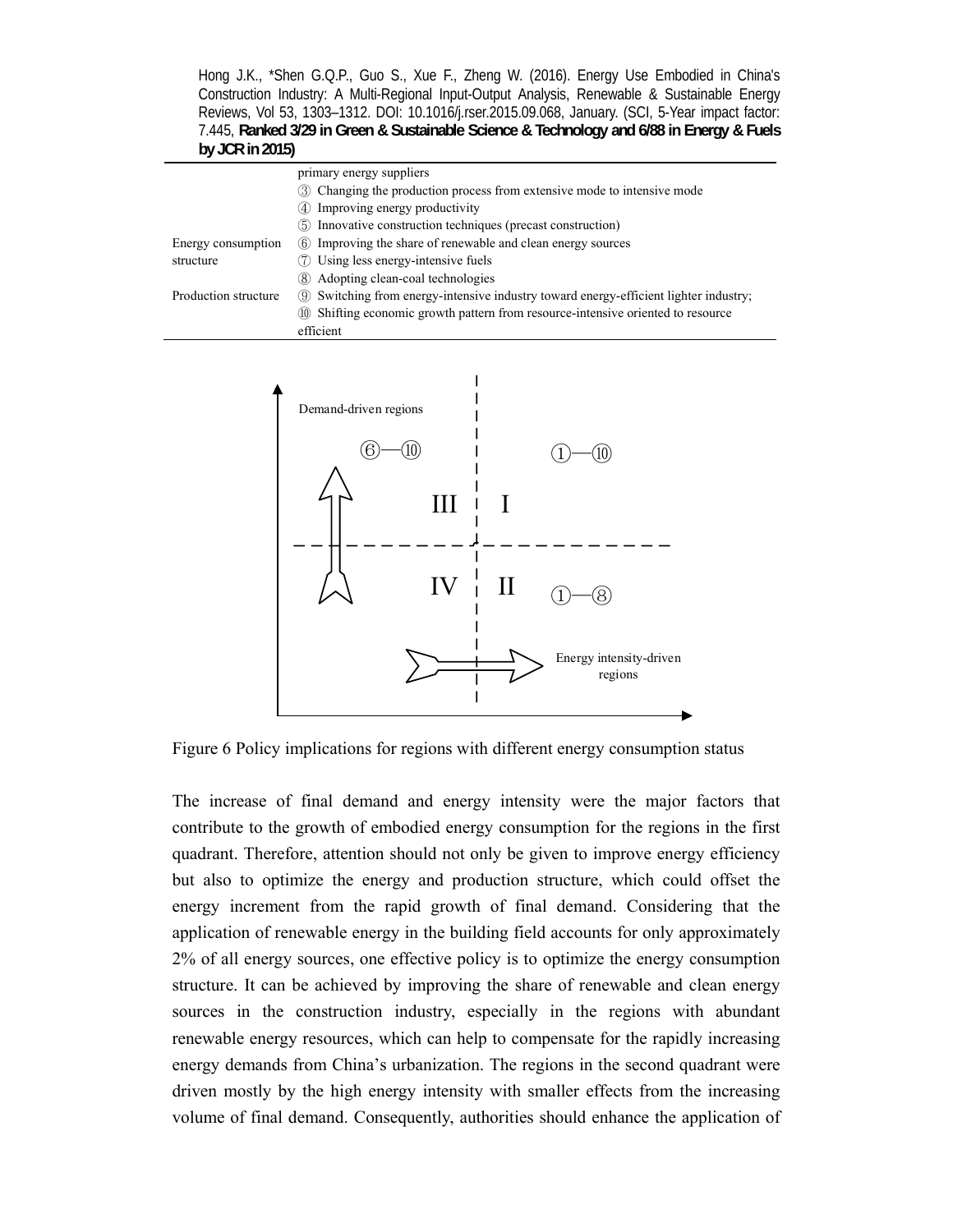high-efficiency technology and encourage innovative construction techniques. For instance, construction industrialization, which refers to the standard design and production of building materials, units, and components, is an effective method to reduce negative environmental impact due to its high-level quality control. More importantly, housing industrialization is also a critical issue for the development of urbanization in China, which has been emphasized through a series of national guidance and policies, including the Report at the Eighteenth National Congress [46], National Plan on New Urbanization 2014-2020 [47], and Plan on Green Building [48]. The volume of final demand was the primary factor that causes the energy increment for the regions in the third quadrant. Therefore, the policy for the local government should be geared toward optimizing the energy and production structure, which is expected to balance the energy increment from the increase of the final demand.

# 5.2 Sectoral policy

The results of sectoral analysis revealed the fossil fuel energy-oriented characteristic of the construction industry in China. In fact, the primary building materials (e.g., cement, steel, and aluminum) are highly related to a number of energy-intensive sectors, such as manufacturing of non-metallic mineral products (S13), smelting and pressing of metals (S14). Therefore, from a macroscopic view, central or local government should restructure the economic growth pattern by consistently shifting the production structure from energy-intensive industry towards energy-efficient industry to achieve structural energy savings. From a microscopic view, the selection of building materials plays a major role in energy and emission reduction. Accordingly, encouraging local governments to use low-energy and environmentally friendly materials in the construction industry is critically important, which can guide traditional energy or resource consumption behavior toward a greener and less energy-intensive direction.

### 5. Conclusions

MRIO analysis has been conducted in this study to explore the direct and indirect energy use due to interregional trade induced by construction activities from a regional and sectoral perspective. The results can be regarded as a solid reference to re-recognize the spatial and sectoral characteristics of embodied energy requirements of the construction industry. The conclusions are as follows: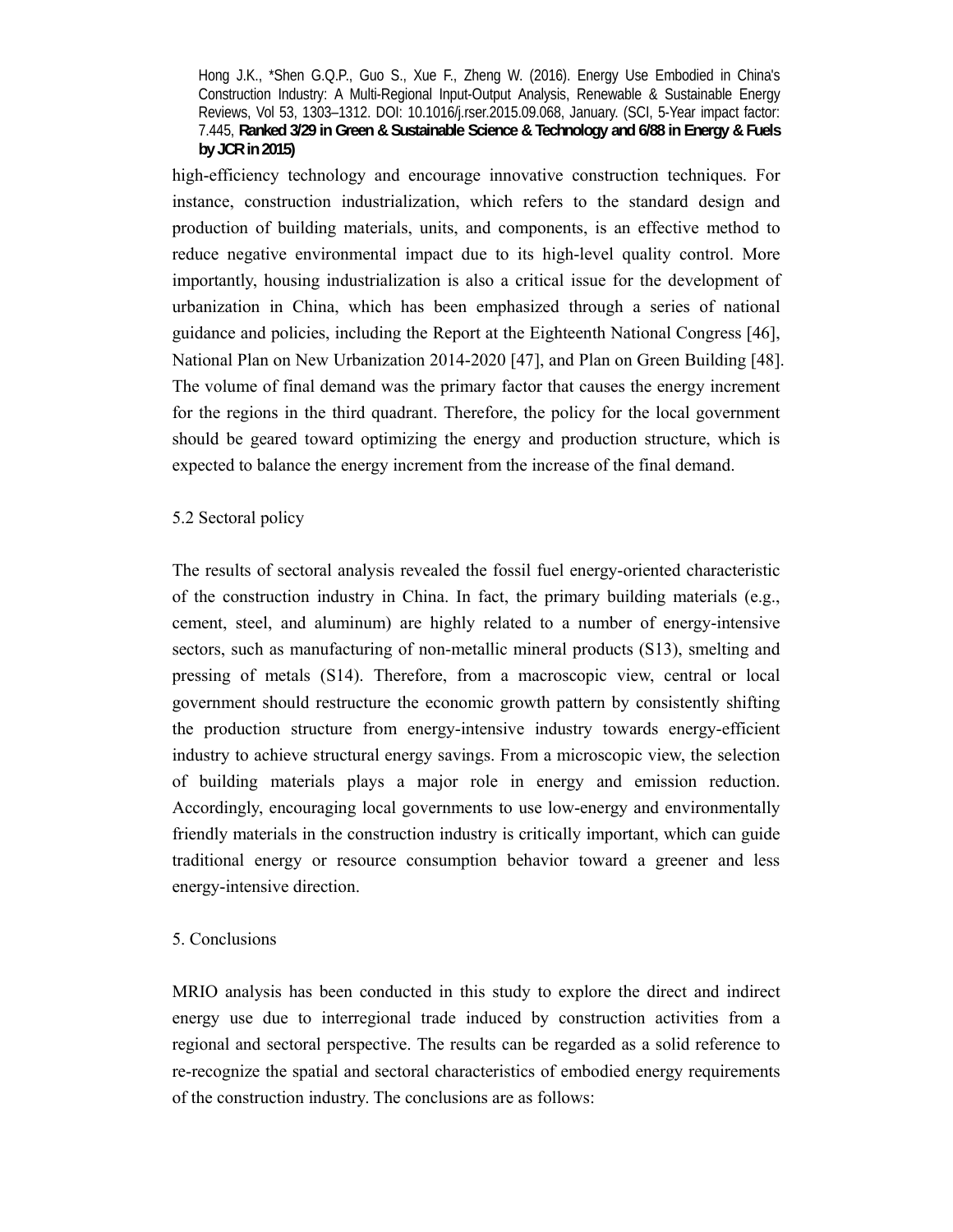(1) The energy use embodied in the entire construction industry is 793.74 Mtec, which is equal to 29.6% of China's total national energy consumption. As a typical demand-driven sector, the gross fixed capital formation represents the highest relative contribution in all final demand categories. In addition, coal and crude oil are extensively consumed during building material production process, implying the fossil fuel oriented characteristic of the construction industry.

(2) Based on the value of construction energy intensity, China (except Tibet) can be divided into seven areas. Regions with high energy intensity are concentrated in the central part, whereas the less energy-intensive regions are located on the southern and eastern coasts. By taking account of different driving forces for energy increment, all regions are further divided into four groups. Such classification enables central or local government to implement specific energy reduction targets.

(3) Five sectors, namely manufacturing of non-metallic mineral products (S13), smelting and pressing of metals (S14), transportation, storage, post, and telecommunications (S25), chemical industry (S12), and mining and processing of non-metal ores (S5), contribute 77.7% of all embodied energy input to the construction industry. Beside, service sector is also highly related to the upstream process of building construction, which consumed energy by providing consulting, financing and real estate services.

(4) Energy imports of the construction industry represent a resource-dependent characteristic with distribution of energy flows from resource-abundant areas in the central part to resource-deficient areas in the eastern coast. By contrast, energy exports are discrete, which mainly transferred energy in the form of labor mobility and service supply.

In summary, policy for the construction industry should focus on encouraging energy efficiency improvements, advanced technology application, and structure optimization in production and energy consumption, rather than on controlling or restricting the volume of consumption demand.

Acknowledgements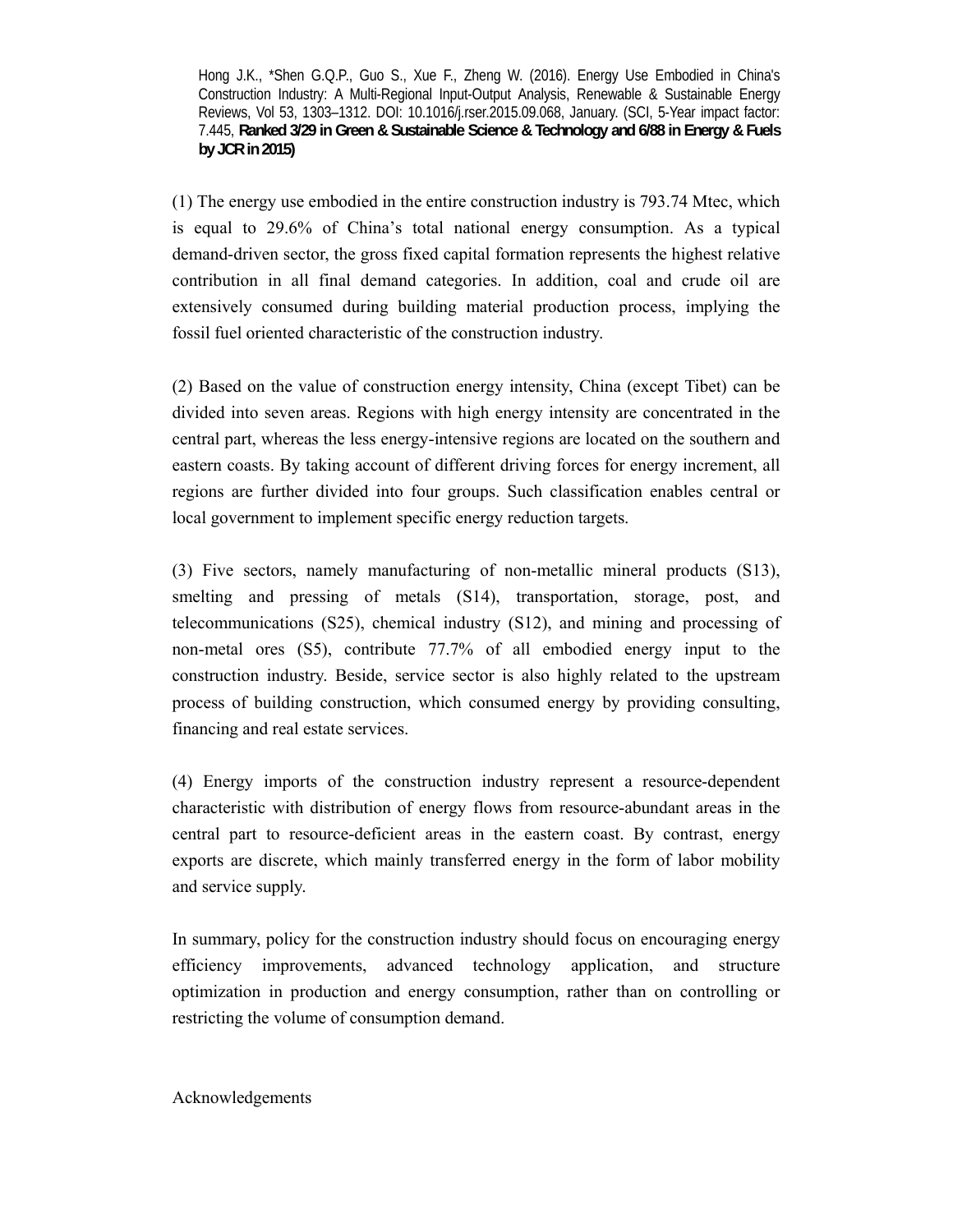The authors wish to express their sincere gratitude to the Research Grants Council of Hong Kong and the Research Institute of Sustainable Urban Development of The Hong Kong Polytechnic University for funding the research project on which this paper is based. Appreciation is also due to all members of the research team for their invaluable contribution.

# References

[1] Key World Energy Statistics. Paris, France: International Energy Agency; 2013.

[2] Metz B, Davidson OR, Bosch PR, Dave R, Meyer LA. Contribution of Working Group III to the fourth assessment report of the Intergovernmental Panel on Climate Change. 2007.

[3] Chen Z-M, Chen GQ. Demand-driven energy requirement of world economy 2007: A multi-region input–output network simulation. Communications in Nonlinear Science and Numerical Simulation. 2013;18:1757-74.

[4] Wiedmann T, Lenzen M, Turner K, Barrett J. Examining the global environmental impact of regional consumption activities - Part 2: Review of input–output models for the assessment of environmental impacts embodied in trade. Ecological Economics. 2007;61:15-26.

[5] Wiedmann T. A review of recent multi-region input–output models used for consumption-based emission and resource accounting. Ecological Economics. 2009;69:211-22.

[6] Peters GP, Hertwich EG. Pollution embodied in trade: The Norwegian case. Global Environmental Change. 2006;16:379-87.

[7] Peters GP, Hertwich EG. the importance of imports for household environmental impacts. Journal of Industrial Ecology. 2006;10:89-109.

[8] Chen ZM, Chen GQ. An overview of energy consumption of the globalized world economy. Energy Policy. 2011;39:5920-8.

[9] Chen GQ, Chen ZM. Greenhouse gas emissions and natural resources use by the world economy: Ecological input–output modeling. Ecological Modelling. 2011;222:2362-76.

[10] Hertwich EG, Peters GP. Carbon footprint of nations: A global, trade-linked analysis. Environmental science & technology. 2009;43:6414-20.

[11] Ahmad N, Wyckoff A. Carbon dioxide emissions embodied in international trade of goods. OECD Publishing; 2003.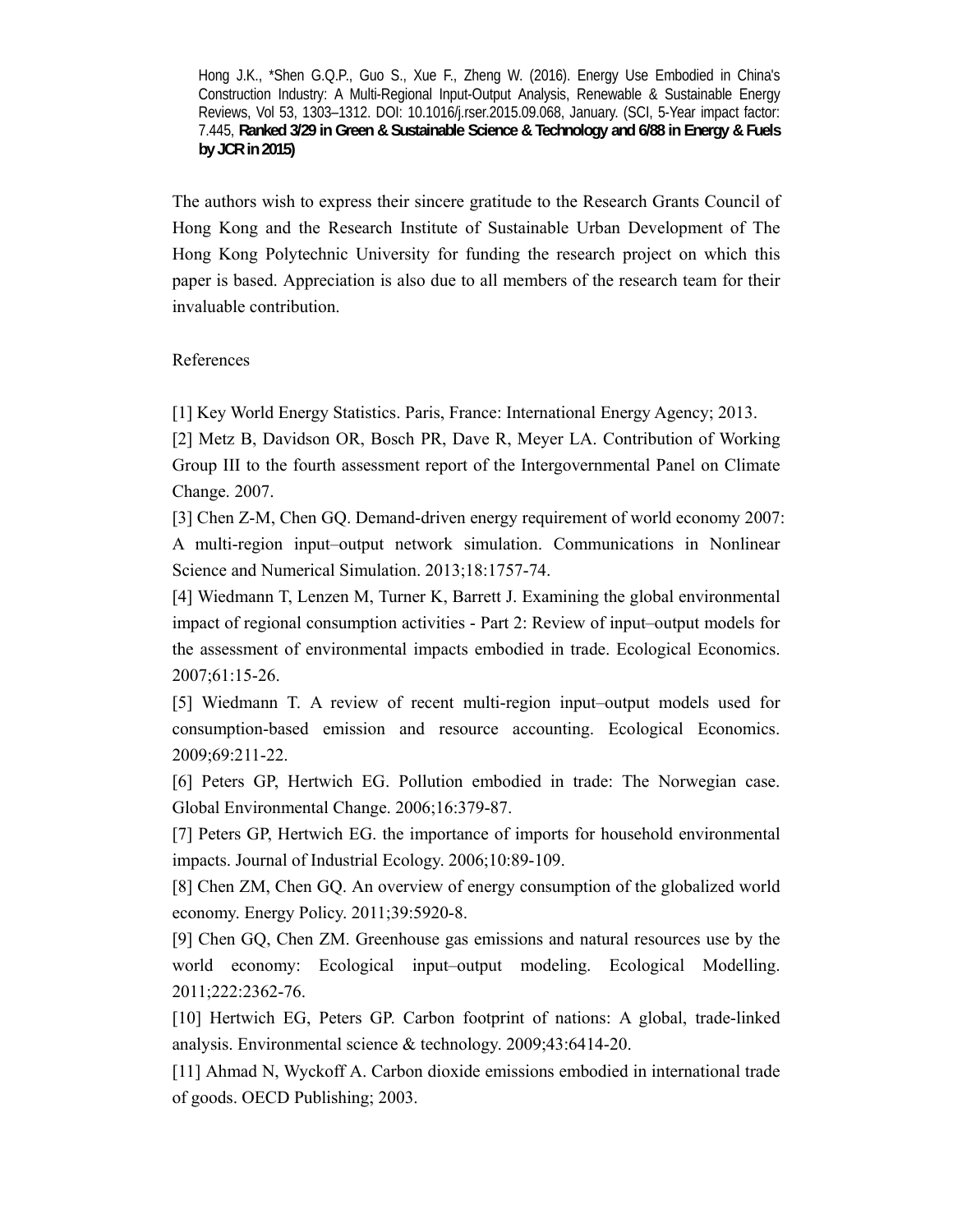[12] Friot D, Gailllard GA. Tracking Environmental Impacts of Consumption: an economic-ecological model linking OECD and developing countries. Laboratory of Applied Economics. 2007.

[13] Minx J, Peters G, Wiedmann T, Barrett J. GHG emissions in the global supply chain of food products. International Input-Output Meeting on Managing the Environment2008.

[14] Nakano S, Okamura A, Sakurai N, Suzuki M, Tojo Y, Yamano N. The measurement of CO2 embodiments in international trade: evidence from the harmonised input-output and bilateral trade database. OECD Publishing; 2009.

[15] Weber CL, Peters GP, Guan D, Hubacek K. The contribution of Chinese exports to climate change. Energy Policy. 2008;36:3572-7.

[16] Lenzen M, Dey C, Foran B. Energy requirements of Sydney households. Ecological Economics. 2004;49:375-99.

[17] Mäenpää I, Siikavirta H. Greenhouse gases embodied in the international trade and final consumption of Finland: an input–output analysis. Energy Policy. 2007;35:128-43.

[18] McGregor PG, Swales JK, Turner K. The CO2 'trade balance' between Scotland and the rest of the UK: Performing a multi-region environmental input–output analysis with limited data. Ecological Economics. 2008;66:662-73.

[19] Nijdam DS, Wilting HC, Goedkoop MJ, Madsen J. Environmental load from Dutch private consumption: how much damage takes place abroad? Journal of Industrial Ecology. 2005;9:147-68.

[20] Weber CL, Matthews HS. Embodied environmental emissions in US international trade, 1997-2004. Environmental Science & Technology. 2007;41:4875-81.

[21] Liang Q-M, Fan Y, Wei Y-M. Multi-regional input–output model for regional energy requirements and CO2 emissions in China. Energy Policy. 2007;35:1685-700.

[22] Meng L, Guo Je, Chai J, Zhang Z. China's regional CO2 emissions: Characteristics, interregional transfer and emission reduction policies. Energy Policy. 2011;39:6136-44.

[23] Guo Je, Zhang Z, Meng L. China's provincial CO2 emissions embodied in international and interprovincial trade. Energy Policy. 2012;42:486-97.

[24] Liu Z, Geng Y, Lindner S, Guan D. Uncovering China's greenhouse gas emission from regional and sectoral perspectives. Energy. 2012;45:1059-68.

[25] Su B, Ang BW. Input–output analysis of CO2 emissions embodied in trade: A multi-region model for China. Applied Energy. 2014;114:377-84.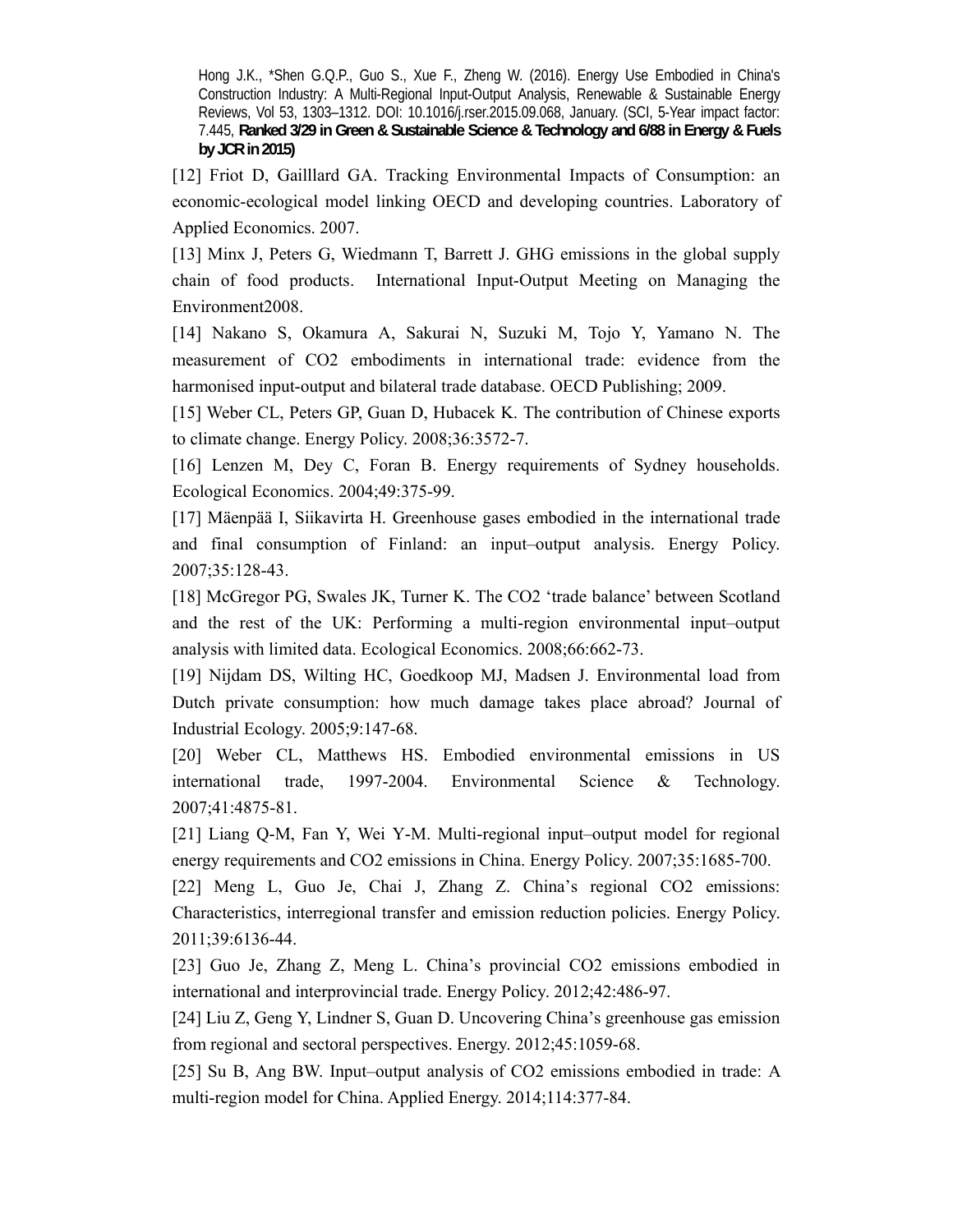[26] Zhou S, Chen H, Li S. Resources use and greenhouse gas emissions in urban economy: ecological input–output modeling for Beijing 2002. Communications in Nonlinear Science and Numerical Simulation. 2010;15:3201-31.

[27] Guo S, Shao L, Chen H, Li Z, Liu JB, Xu FX, et al. Inventory and input–output analysis of CO2 emissions by fossil fuel consumption in Beijing 2007. Ecological Informatics. 2012;12:93-100.

[28] Wang N, Chang Y, Dauber V. Carbon print studies for the energy conservation regulations of the UK and China. Energy and Buildings. 2010;42:695-698.

[29] Wang N, Chang Y, Nunn C. Lifecycle assessment for sustainable design options of a commercial building in Shanghai. 2010;45:1514-1421.

[30] Chang Y, Ries RJ, Wang Y. The embodied energy and environmental emissions of construction projects in China: An economic input–output LCA model. Energy Policy. 2010;38:6597-603.

[31] Chang Y, Ries RJ, Wang Y. The quantification of the embodied impacts of construction projects on energy, environment, and society based on I–O LCA. Energy Policy. 2011;39:6321-30.

[32] Chang, Wang. Analysis of building embodied energy and atmosphere impacts in China based on economic input-output life-cycle assessment model. China Civil Engineering Journal. 2011;5:019.

[33] Chang Y, Ries RJ, Wang YW. Life-cycle energy of residential buildings in China. Energy Policy. 2013;62:656-64.

[34] Lenzen M, Pade L-L, Munksgaard J. CO2 multipliers in multi-region input-output models. Economic Systems Research. 2004;16:391-412.

[35] Peters GP, Briceno T, Hertwich EG. pollution embodied in Norwegian consumption. Trondheim, Norway: Norwegian University of Scienece and Technology; 2004.

[36] Chen Z-M, Chen GQ. Virtual water accounting for the globalized world economy: National water footprint and international virtual water trade. Ecological Indicators. 2013;28:142-9.

[37] Zhang B, Chen Z, Xia X, Xu X, Chen Y. The impact of domestic trade on China's regional energy uses: A multi-regional input–output modeling. Energy Policy. 2013;63:1169-81.

[38] Su B, Ang BW. Input–output analysis of CO2 emissions embodied in trade: Competitive versus non-competitive imports. Energy Policy. 2013;56:83-7.

[39] NBSC. China Statistical Yearbook on Construction. Beijing: China Statistics Press; 2012.